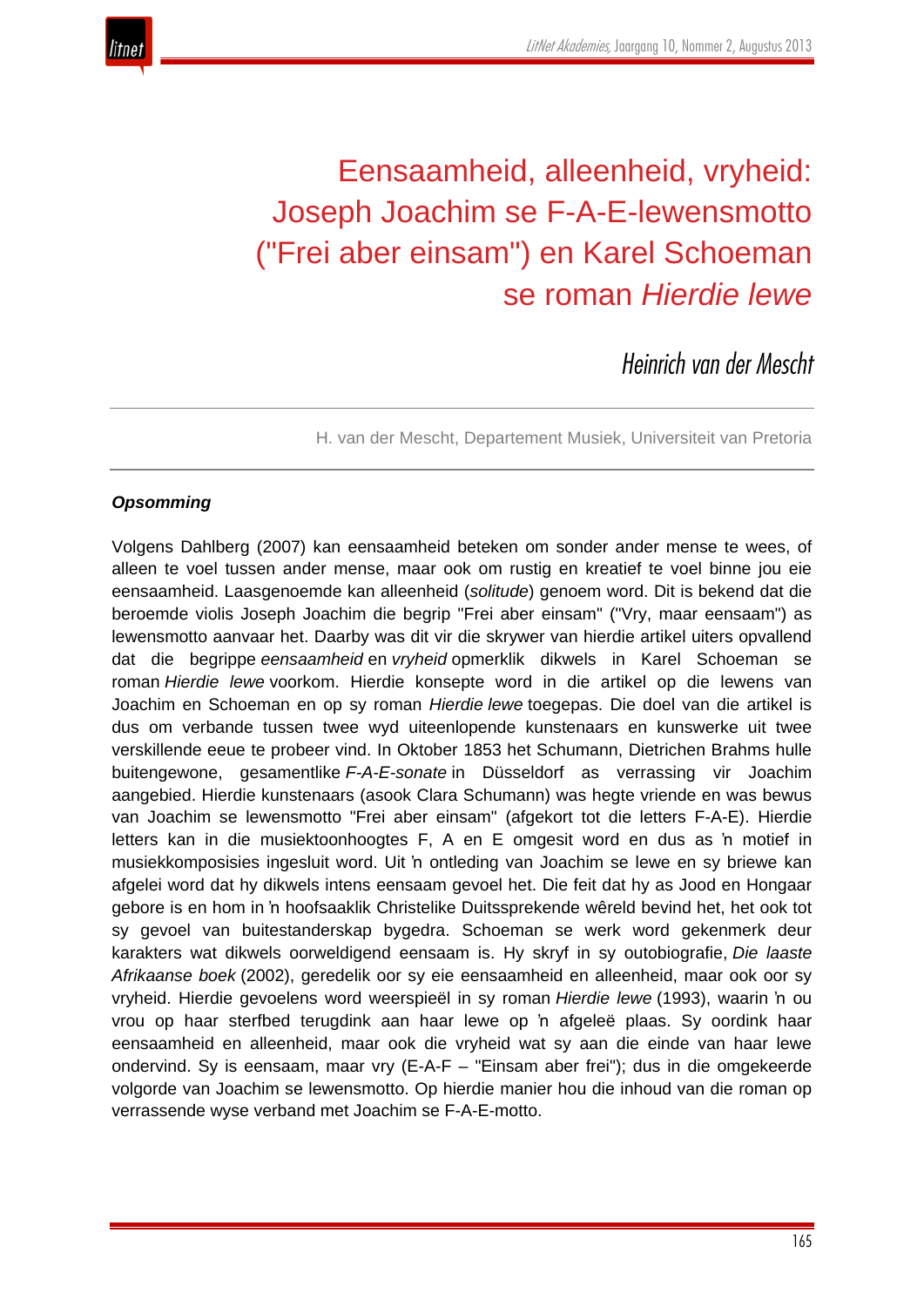

**Trefwoorde:** alleenheid; Johannes Brahms; Albert Dietrich; eensaamheid; F-A-E-motief; *F-A-E-sonate*; *Hierdie lewe*; Joseph Joachim; lewensmotto; Karel Schoeman; Robert Schumann; Clara Schumann; vryheid

#### *Abstract*

# **Loneliness, solitude, freedom: Joseph Joachim's F-A-E life motto ("Frei aber einsam") and Karel Schoeman's novel** *Hierdie lewe* **(1993)**

It is a well-known fact that the famous violinist Joseph Joachim (1831–1907) adopted the words "Frei aber einsam" ("Free, but lonely") as his personal life motto. When reading Karel Schoeman's Afrikaans novel *Hierdie lewe* (*This life*), the author of the article found it extremely apparent that the concepts of loneliness and freedom are often referred to.

Karel Schoeman's Afrikaans novel *Hierdie lewe* (1993, published in English as *This Life*, 2005 and in French as *Cette vie*, 2009) has received much attention and was awarded the prestigious Hertzog Prize for Afrikaans literature in 1995. Schoeman (born 1939) had also won the prize in 1970 and 1989. Many aspects of the novel have been analysed, and a book on Schoeman's oeuvre, *Sluiswagter by die dam van stemme: beskouings oor die werk van Karel Schoeman* (Lock-keeper at the dam of voices: reflections on the work of Karel Schoeman), edited by Burger and Van Vuuren, appeared in 2002. For the cover page of this book Schoeman chose Caspar David Friedrich's painting of the lonely monk at the sea (*Der Mönch am Meer*, 1808–10; Nationalgalerie, Berlin). Van der Mescht (2005) published an article on the correspondences between the novel and the paintings of Friedrich (1774– 1840).

The present article endeavours to determine possible congruities between the use of the motto (*Frei aber einsam* – Free but lonely) in the personal and artistic life of the famous violinist Joseph Joachim and the application of the concepts of loneliness and solitude (*eensaamheid* and *alleenheid* respectively in Afrikaans) and freedom (*vryheid*) in Schoeman's life and in his novel *Hierdie lewe*. Why was this musical motif important to Joachim and what did he understand by this motto? What can be deduced from Joachim's and Schoeman's lives about what these words meant to them? The article therefore aims to establish correspondences between two significantly different works of art from two different centuries. The concepts of loneliness and freedom were also investigated in Schoeman's autobiographical *Die laaste Afrikaanse boek* (*The last Afrikaans book*, 2002), which, on publication, caused great surprise, as Schoeman is known to be a very private person.

The article starts with a discussion of different psychological views on the concept of loneliness. For example, Rokach (2004:25) writes:

Loneliness is a universal phenomenon which is fundamental to being human. [...] Although common to all of us, the nature of loneliness as a subjective experience is varied across different people, under many conditions, with a multitude of causes and enumerable results and consequences. [...] [I]t is always very painful, severely distressing and individualistic.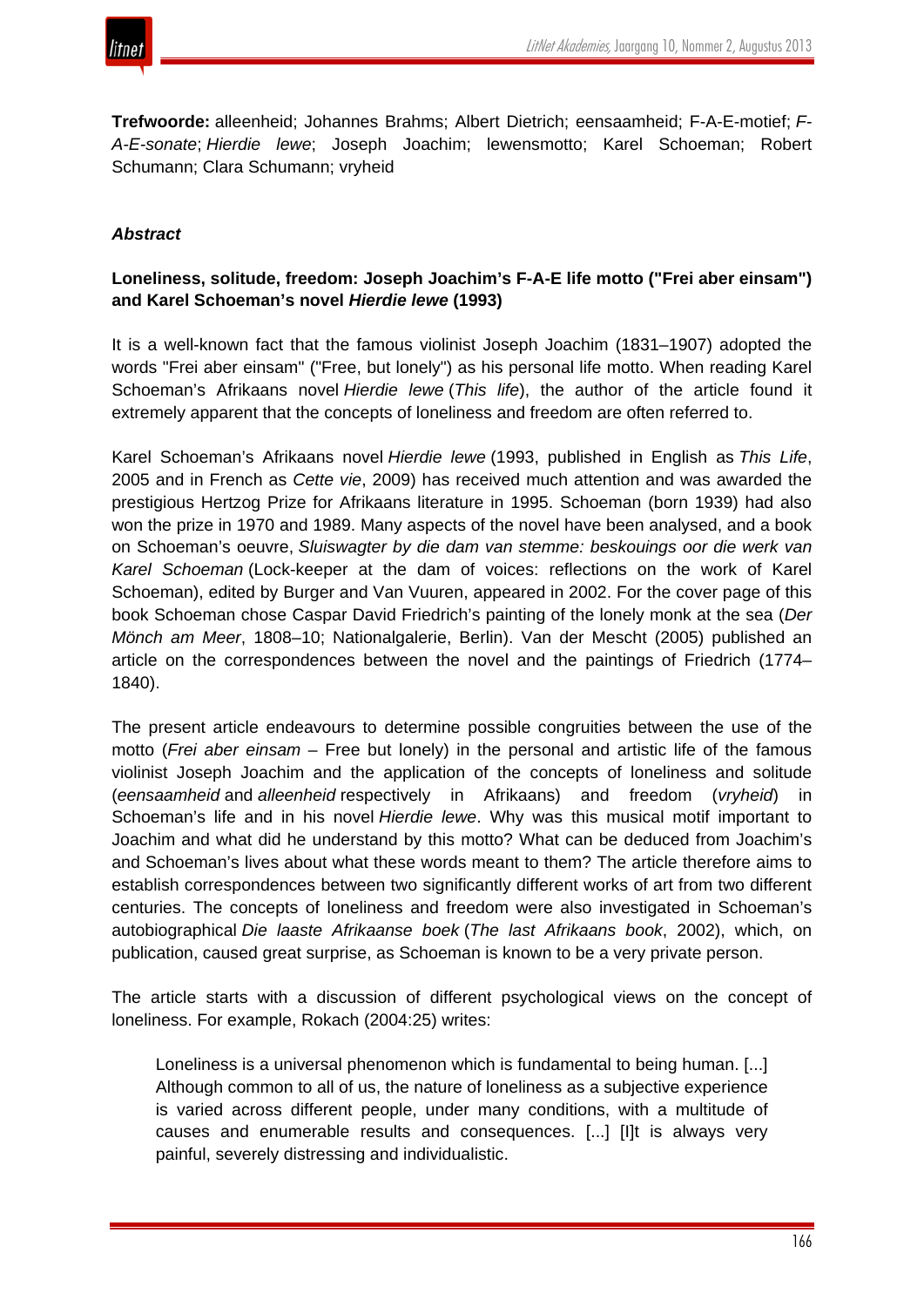

Nilsson, Lindström and Nåden (2006:99), in their article entitled "Is loneliness a psychological dysfunction? A literary study of the phenomenon of loneliness", decide not even to try to define loneliness, stating that "loneliness appears multifaceted and paradoxical". Bekhet, Zauszniewski and Nahkla (2008:208) say: "There is still no consensus on the definition of loneliness." In his article "Loneliness, its nature and forms: an existential perspective", McGraw (1995:43) comes to the conclusion that loneliness is "a disagreeable and debilitating way of feeling apart from others rather than being a part of them". Dahlberg (2007) endeavours in her article "The enigmatic phenomenon of loneliness" to capture the essence of loneliness and presents her discussion under the following headings: "Loneliness is to be without the others", "Loneliness with others", "Loneliness is strange, wrong, ugly or even shameful" and "Loneliness is restful and creative". The last of Dahlberg's categories is *solitude*, which is a positive form of loneliness, often essential to artists. Most psychologists make a distinction between *loneliness* (*eensaamheid* in Afrikaans) and *solitude* (*alleenheid* in Afrikaans).

During the course of the article it is shown how these different categories of the concept *loneliness*/*solitude* are applicable to Joachim, Schoeman and the main character in the novel *Hierdie lewe*.

Two biographical works are available on Joachim: Fuller Maitland's biography (1905) and Andreas Moser's biography (the new, 1908 edition). Letters to and from Joseph Joachim were published by Johannes Joachim and Moser (three volumes: 1911, 1912, 1913), and Moser also compiled a collection of letters exchanged between Brahms and Joachim. Stoll's excellent doctoral thesis (1978) is a valuable resource and Borchard provides a most impressive and exhaustive compilation of a variety of material on Joachim (2005). Concerning Schoeman, the novel *Hierdie lewe* was a main source, as was his autobiography, *Die laaste Afrikaanse boek*, and sparse e-mail exchanges between Schoeman and me.

In October 1853 Joachim visited Düsseldorf to perform Schumann's *Fantasy* for violin and orchestra. After the performance, Johannes Brahms (1833–1897), Albert Dietrich(1829– 1908) and Robert Schumann (1810–1856) presented their so-called *"F.A.E." Sonata* as a surprise for their friend. Dietrich contributed the first movement, Schumann the second and fourth, and Brahms the third. These musicians (as well as Clara Schumann) were great friends and were aware of Joachim's motto "Frei aber einsam" (abbreviated to the letters F-A-E). These letters can be rendered by the music pitches F, A and E and can therefore be employed as a motif in music compositions. This happens, for example, at the beginning of the second movement of the *F-A-E Sonata* where Schumann first announces the motif in octaves in the left hand, which is then imitated by the violin using the same pitches (F, A, E). The motif can also be reversed (E, A, F). At that time, Joachim was in close contact with Gisela von Arnim (1827–1889), who at the occasion handed a basket of flowers containing the hidden manuscript of the *F-A-E Sonata* to him. Gisela von Arnim appears to have been Joachim's great love; but in the end they married different people.

Joachim started studying in Leipzig when he was only 11 years old and was extremely successful at a very young age, for example performing the Beethoven Violin Concerto in London under the direction of Mendelssohn when he was only 12. When one considers comments made in his letters to friends and his brother Heinrich, it can be deduced that he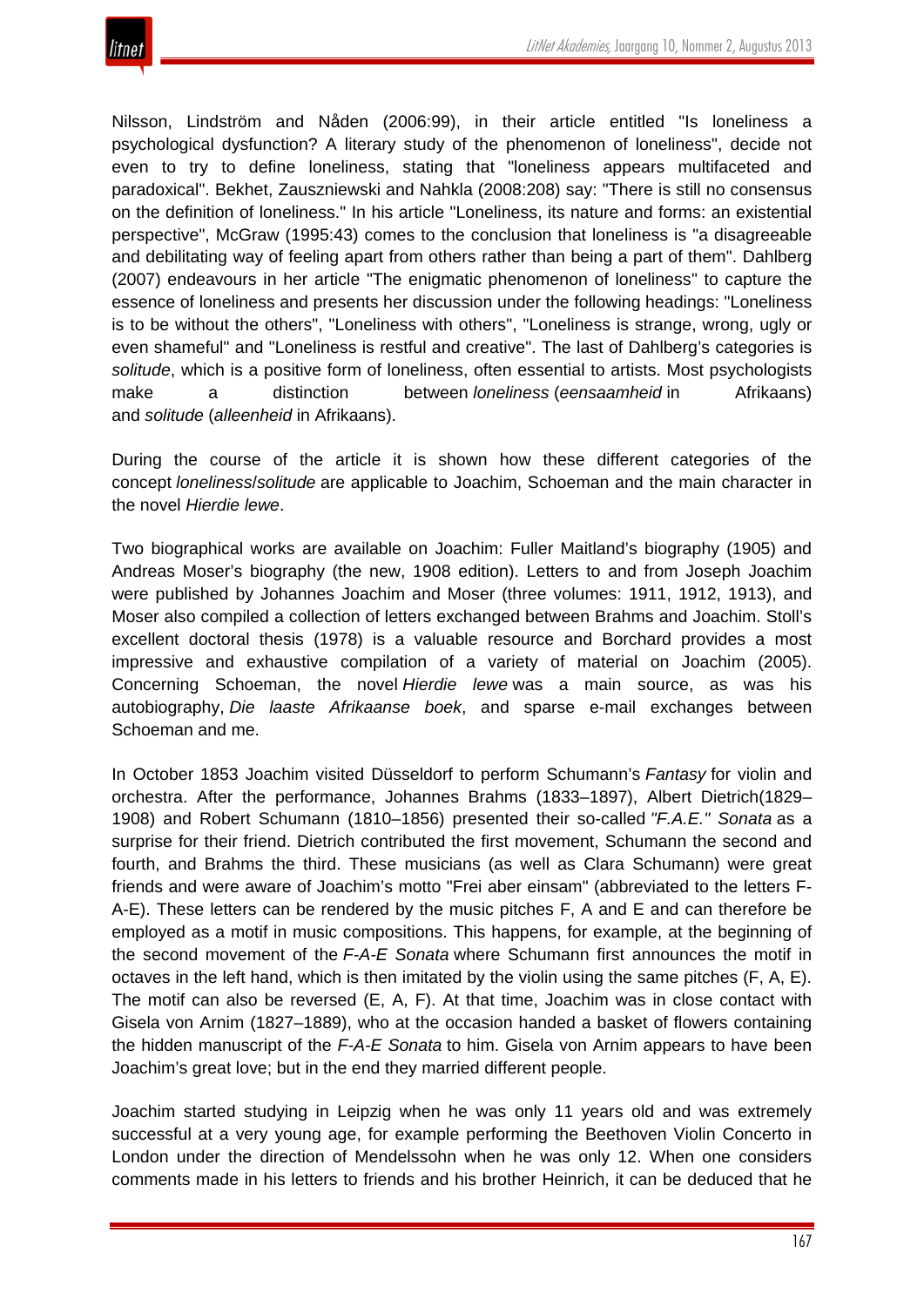often experienced feelings of intense loneliness. The fact that as a person of Jewish and Hungarian descent he had to make a living in a world dominated by a mostly Christian and German culture also contributed to his sense of outsidership, despite his adoption of the Christian faith by 1854 and his baptism in 1855.

Schoeman's novels are marked by characters who are often extremely lonely and can be regarded as outsiders. In his autobiography, Schoeman writes openly about his own loneliness, aloneness and solitude (both *eensaamheid* and *alleenheid*), and he also explains his views on his own freedom (*vryheid*). These notions of loneliness and freedom are, to a great extent, reflected in *Hierdie lewe*, in which an old woman on her death bed reminisces about her life on a lonely, isolated farm in South Africa. She speaks about her loneliness and solitude (using both Afrikaans words *eensaamheid* and *alleenheid*), but also about the freedom which she is experiencing more and more towards the end of her life. She has gradually overcome her loneliness and has replaced it with freedom. Towards the end of the novel she has turned the Joachim motto F-A-E by implication around to become E-A-F, which is a procedure also found in music compositions. In some instances the reader might have expected her to use the words *eensaam/eensaamheid* (lonely/loneliness) or *alleen/alleenheid* (alone/aloneness/solitude), but she now employs the words *vry*/*vryheid* (free/freedom). There is also a reference to the word *veilig* (safe), possibly related to the feelings of both solitude and freedom.

In this way, the content of *Hierdie lewe* reveals a surprising connection with the F-A-E motto used 140 years earlier in the *F-A-E Sonata* by Brahms, Dietrich and Schumann. The article also reflects the existential loneliness of prominent artists, among whom are Joseph Joachim and Karel Schoeman. It indicates how these feelings of loneliness and freedom can be illustrated in great works of art and in artistic lives.

**Keywords:** Johannes Brahms; novel *Cette vie*; Albert Dietrich; F-A-E motif; *F-A-E Sonata*; freedom; life motto; novel *Hierdie lewe*; Joseph Joachim; loneliness; Karel Schoeman; Robert Schumann; Clara Schumann; solitude; novel *This life*

#### **1. Inleiding**

Lees 'n mens Karel Schoeman se roman *Hierdie lewe* (1993), word jy bewus van die naamlose vroulike hoofkarakter se gereelde vermelding van "eensaamheid" en "alleenheid". Maar later in die roman verander haar gebruik van hierdie woorde, en sy noem gereeld die woord *vryheid* waar die leser moontlik *eensaamheid* of *alleenheid* sou verwag. Hierdie begrippe vorm deel van 'n musiekmotief, die sogenaamde F-A-E-motief ("Frei aber einsam"; "Vry, maar eensaam"), wat deur die beroemde violis Joseph Joachim (1831–1907) as lewensmotief ontwikkel is en as musiekmotief onder andere ook deur Robert Schumann (1810–1856), Albert Dietrich (1829–1908) en Johannes Brahms (1833–1897) gebruik is. Die letters F, A en E kan in musiektoonhoogtes omgesit word en dus as 'n motief in 'n komposisie aangewend word. Die F-A-E-motief word opvallend gebruik in die sogenaamde *F-A-Esonate* wat in 1853 deur Schumann, Dietrich en Brahms as 'n geskenk vir Joachim saamgestel is.<sup>1</sup>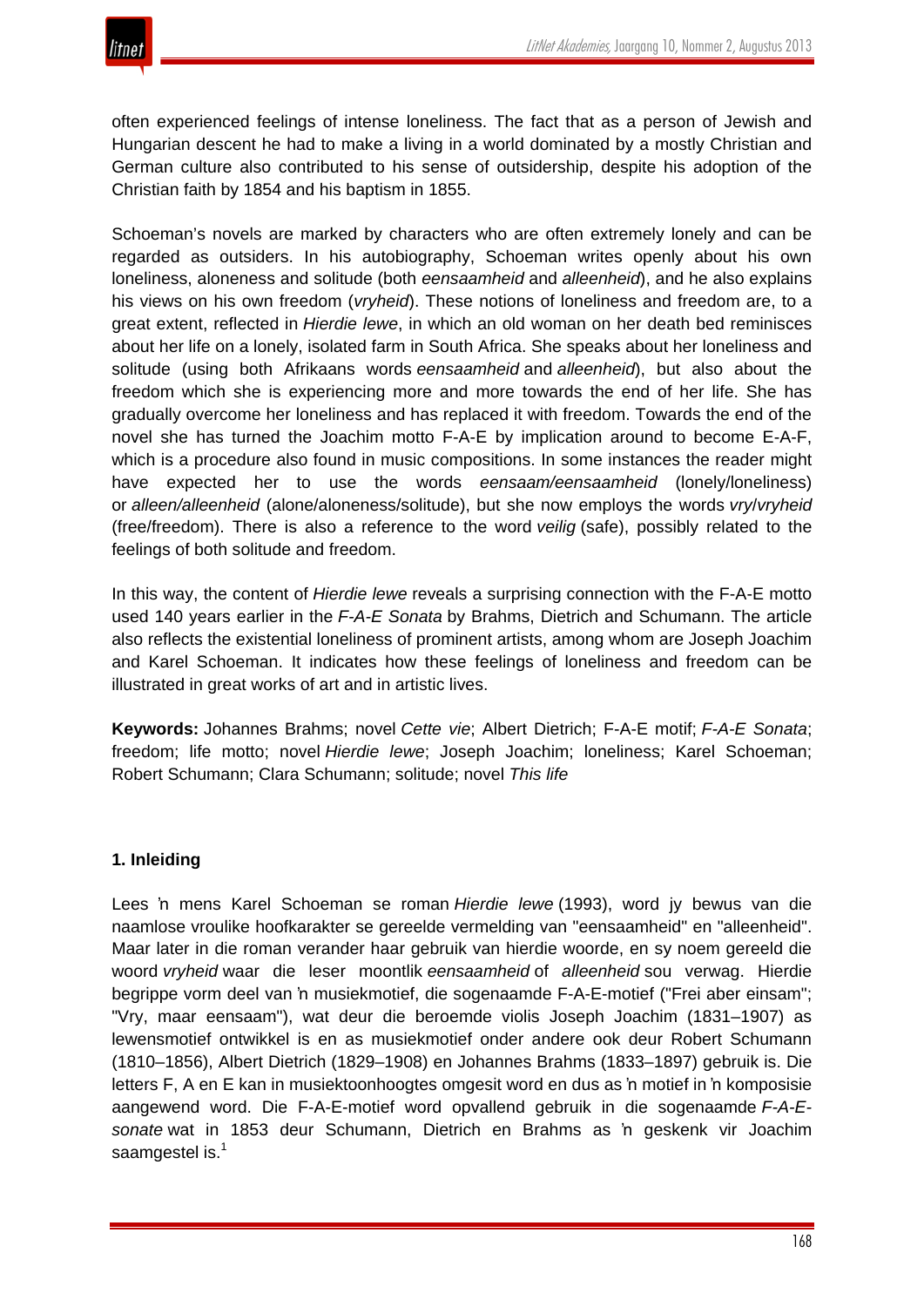

Schoeman se werk is reeds in verband gebring met ander kunsvorme, soos in my artikel (Van der Mescht 2005) oor die ooreenstemmings tussen *Hierdie lewe* en die skilderye van Caspar David Friedrich (1774–1840). Friedrich se skildery van die eensame monnik by die see (*Der Mönch am Meer*, 1808–10; Nationalgalerie, Berlyn) is deur Schoeman self gekies vir die buiteblad van die versameling opstelle oor sy werk, *Sluiswagter by die dam van stemme: beskouings oor die werk van Karel Schoeman* (Burger en Van Vuuren 2002).



**Figuur 1. Caspar David Friedrich:** *Der Mönch am Meer* **(1808–10)**

Uit hierdie keuse blyk ook dat alleenheid en eensaamheid vir Schoeman belangrike konsepte is.

Die doel van hierdie artikel is om die omstandighede van die gebruik van die terme *alleenheid*, *eensaamheid* en *vryheid* na te gaan en te probeer vasstel of daar verbande bestaan tussen Joachim se F-A-E-motto en Schoeman se gebruik van die begrippe in sy roman *Hierdie lewe*. Waarom was hierdie konsepte vir Joachim en Schoeman belangrik en wat het hulle daaronder verstaan? Hoe kan daar uit Joachim en Schoeman se lewens afgelei word wat die begrippe vir hulle beteken het? Joachim se briewe bied belangrike leidrade. Die konsepte *eensaamheid*, *alleenheid* en *vryheid* sal ook in Schoeman se outobiografiese teks *Die laaste Afrikaanse boek* (2002) nagegaan word. Die artikel poog dus om verbande te probeer vind tussen twee wyd uiteenlopende kunswerke uit twee verskillende eeue.

Wat Joachim betref, is daar hoofsaaklik sewe belangrike bronne geraadpleeg: Fuller Maitland se biografie (1905), Moser se biografie (nuwe uitgawe, 1908b; Moser was 'n student van Joachim), Johannes Joachim en Moser se versameling briewe aan en van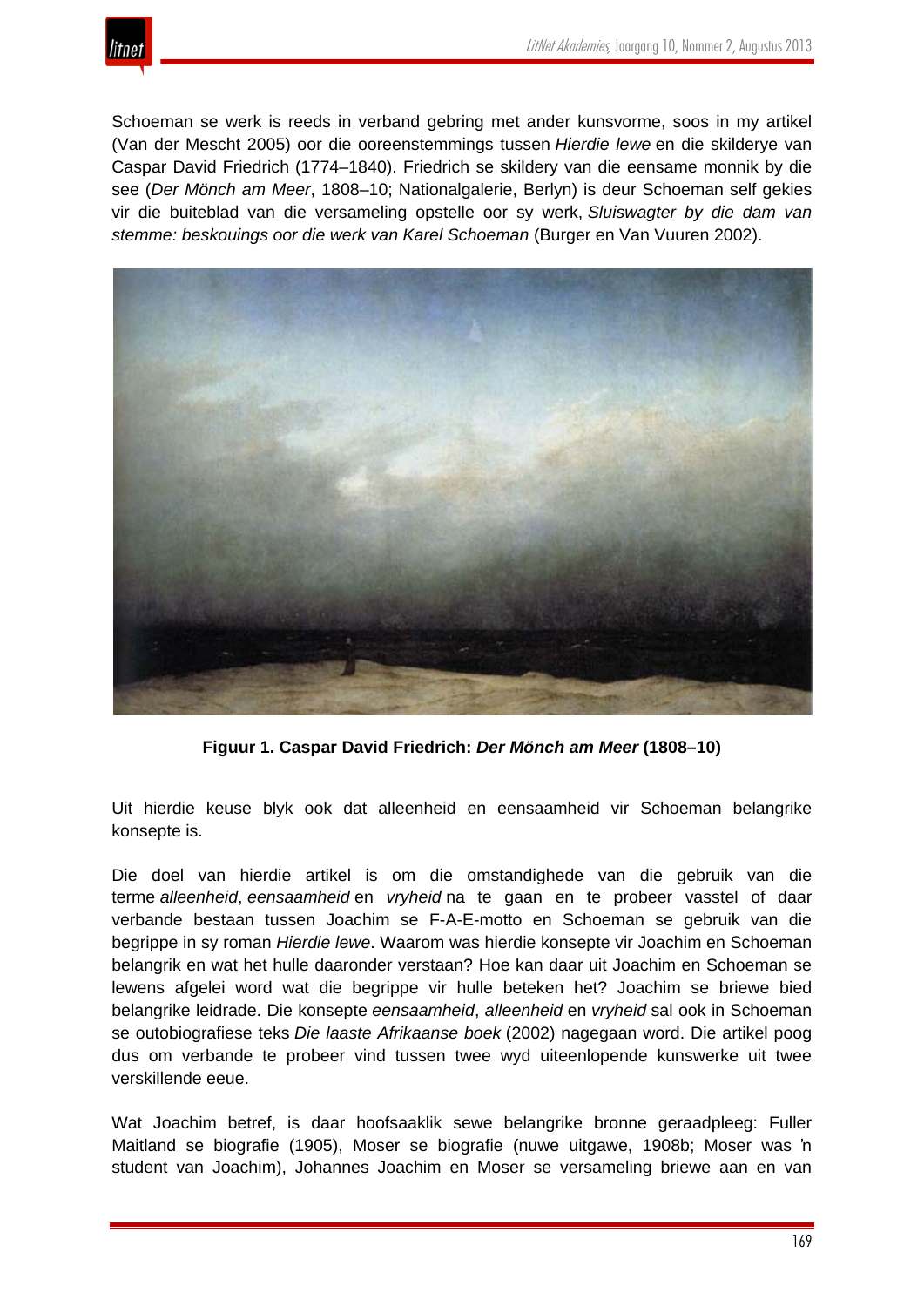

Joseph Joachim (drie volumes: 1911, 1912, 1913), Stoll se uitstekende doktorale proefskrif (1978) en Borchard se indrukwekkende en omvangryke versameling van 'n groot verskeidenheid materiaal oor Joachim (2005). Oor Schoeman dien *Hierdie lewe*, *Die laaste Afrikaanse boek* en yl e-pos-briewe aan my as belangrike bronne.

Dit is nie my mening dat Schoeman se eie gevoelens oor eensaamheid, alleenheid en vryheid noodwendig presies met dié van die hoofkarakter in *Hierdie lewe* ooreenstem nie. Volgens die Franse kritikus Blanchot is 'n biografie of 'n curriculum vitae van min waarde om die leser te help by die ontrafeling van die misteries van 'n literêre werk (Lechte 2008:269). Maar Blanchot se gesigspunt is nie die enigste moontlike perspektief nie. Daar mag wel opvallende ooreenstemmings tussen Schoeman se idees soos verwoord in sy outobiografie en die gedagtes van die hoofkarakter in *Hierdie lewe* na vore tree.

Schoeman is bekend daarvoor dat hy nie graag persoonlike inligting oor homself bekend maak nie. Ek het nogtans op 8 Desember 2011 die volgende vrae per e-pos aan hom gestel:

- 1. Is jy bewus van die FAE-musiekmotief?
- 2. Hoe voel jy oor jou kennis van Joseph Joachim, Schumann, Brahms en Dietrich? (Brahms, Dietrich en Schumann het saam 'n sonate gekomponeer wat hulle aan Joachim opgedra het.)
- 3. Wil jy enige iets sê oor die motiewe (of temas) van vryheid en eensaamheid in *Hierdie lewe*?
- 4. Is daar nog enigiets anders wat jy sou wou byvoeg? Die skrywer se antwoorde word in die loop van die artikel ingevoeg.

Schoeman (2011) skryf: "Oor my eie werk dink ek nie baie na nie, want dis my taak om te skryf, nie te ontleed nie." Verwysings na die aspekte *alleenheid*, *eensaamheid* en *vryheid* kom wel in besprekings van Schoeman se werk voor. 'n Voorbeeld is Viljoen se bydrae oor "Ruimte en geslag" (2002:193–8), waarin sy oor vryheid skryf (196–7). Viljoen interpreteer die beskouings van die verteller in *Hierdie lewe* as sou sy probeer "om die binneruimte oor te steek na die vryheid van die buiteruimte." Viljoen voel egter ook dat die verteller "in sommige momente [...] die teenstelling tussen binne en buite" opgehef het en daardeur 'n "soort vryheid" ervaar (Viljoen 2002:196). Daar is vele aspekte van die roman wat bespreek sou kon word (en reeds bespreek is); hierdie artikel wil egter fokus op die verteller se gebruik van die woorde *eensaam*, *eensaamheid*, *aleen*, *alleenheid*, *vry* en *vryheid*, aangesien hierdie woorde met die F-A-E-motief verband hou.

Dit is nie die doel van hierdie artikel om die spesifieke toepassing van die F-A-E-motief in die werke van Joachim, Schumann, Dietrich en Brahms na te gaan nie, alhoewel dit sekerlik 'n baie interessante ondersoek sou wees. Die artikel poog dus nie om uitgebreide ontledings van die musiekteks (musiekontleding) aan te bied nie.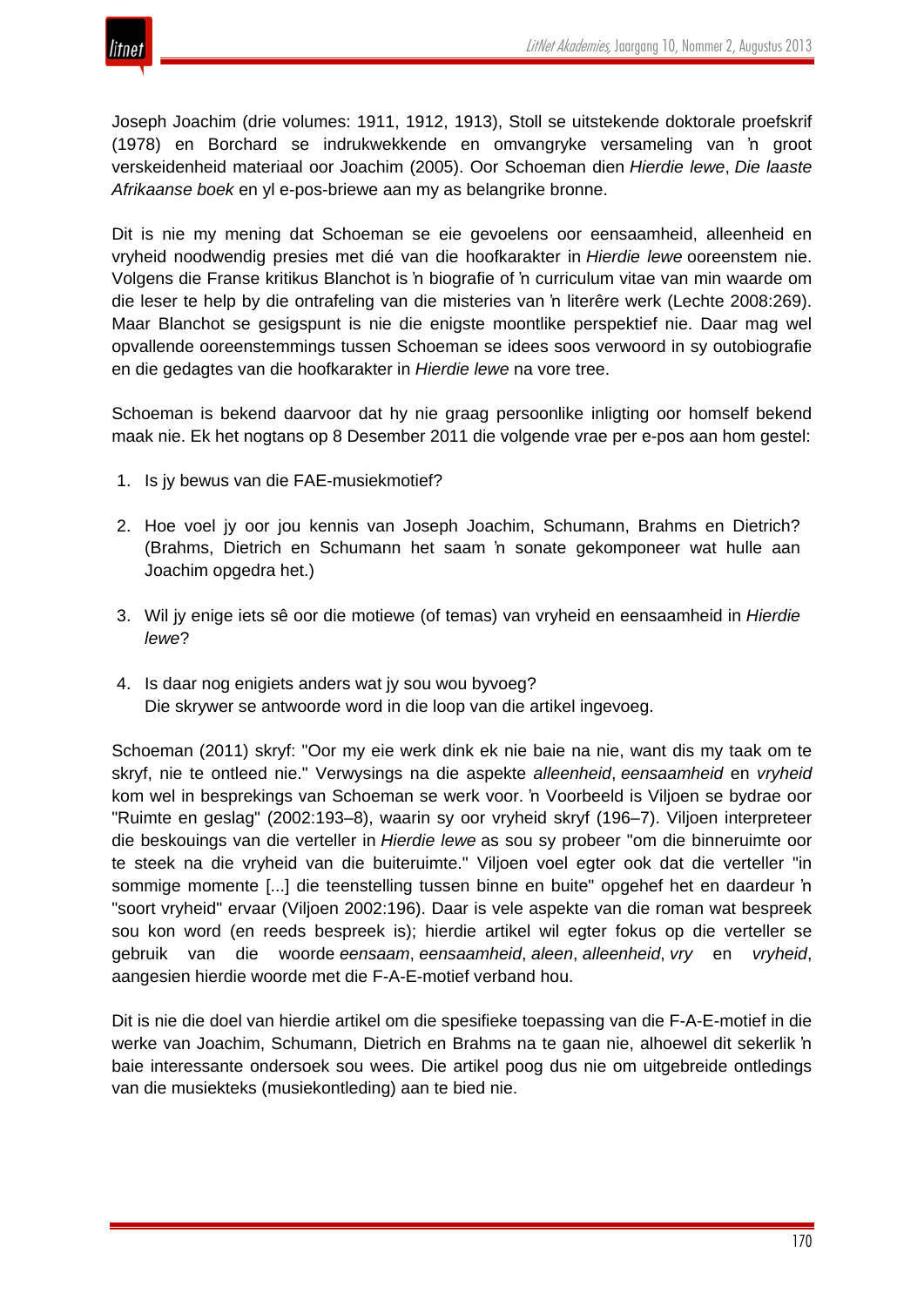

#### **2. Die konsep** *eensaamheid*

Die konsep *eensaamheid* het in die jongste verlede meer aandag in akademiese geskrifte begin kry. In 2004 vra Rokach (2004:26): "[W]hy then has there been only limited research on loneliness?" Hy skryf (2004:25):

Loneliness is a universal phenomenon which is fundamental to being human. [...] Although common to all of us, the nature of loneliness as a subjective experience is varied across different people, under many conditions, with a multitude of causes and enumerable results and consequences. [...] [I]t is always very painful, severely distressing and individualistic.

Nilsson, Lindström en Nåden (2006:99) besluit dat hulle geen definisie wil verskaf nie en ook nie met enige van die beskikbare definisies wil saamstem nie: "[L]oneliness appears multifaceted and paradoxical." Bekhet, Zauszniewski en Nahkla (2008:208) stel dit prontuit: "There is still no consensus on the definition of loneliness." In "Loneliness, its nature and forms: an existential perpective" bied McGraw (1995:43) 'n moontlike verduideliking van die aard van eensaamheid:

With reference to its nature, loneliness can be defined, considered *in se*, as a constructive and, if sufficiently relentless and intense [...], as a disagreeable and debilitating way of feeling apart from others rather than being a part of them.

Dahlberg (2007) poog in "The enigmatic phenomenon of loneliness" om die essensie van eensaamheid saam te vat en gebruik verskillende opskrifte as kategorieë: "Loneliness is to be without the others", "Loneliness with others", "Loneliness is strange, wrong, ugly or even shameful" en "Loneliness is restful and creative". Dit is hierdie laaste kategorie wat moontlik "alleenheid" (*solitude*) genoem kan word.

Die meeste skrywers tref 'n onderskeid tussen eensaamheid (*loneliness*) en alleenheid (*solitude*). McGraw (1995:45) skryf byvoorbeeld:

Being alone in a positive manner can take the form of solitude, which is *in se* a constructive way of being separate from others in order to be by and with oneself, whereas loneliness is a mentally distressing and physically stressful way of feeling and being alone.

In die loop van die artikel sal aangedui word hoe hierdie verskillende kategorieë van *eensaamheid* op Joachim, Schoeman en die hoofkarakter in *Hierdie lewe* van toepassing gemaak kan word.

#### **3. Die F-A-E-musiekmotief**

Die meeste klassieke musiek word vormsgewys ondersteun deur die gebruikmaking van samebindende motiewe en temas. ('n Motief is in wese 'n baie kort tema; of 'n mens kan sê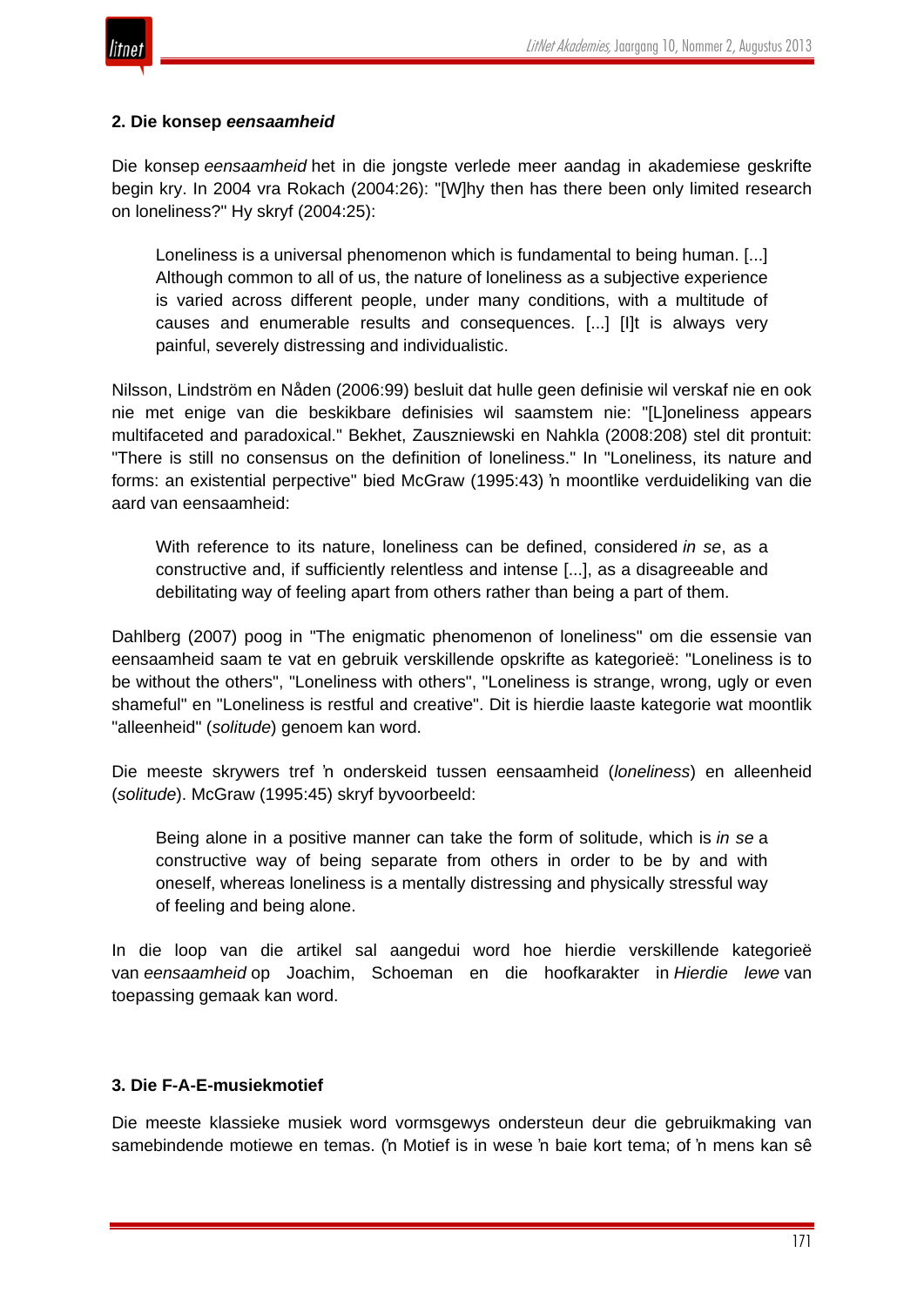

dat 'n tema uit verskillende kort motiewe saamgestel is.) Motiewe kan ook betekenis dra deurdat hulle, deur die gebruik van spesifieke toonhoogtes, 'n naam of woord(e) uitspel.<sup>2</sup>

In navolging van die vele voorbeelde van motiewe aan hom bekend, het Joseph Joachim (1831–1907) – violis, komponis, dirigent, onderwyser en latere direkteur van die Hochschule für Musik in Berlyn – sy eie lewensmotto ontwikkel: F-A-E, wat verklaar word as *Frei aber einsam*, dit wil sê: Vry, maar eensaam.



**Voorbeeld 1. Verskillende moontlikhede van die F-A-E-motief**

Die Joachim-kenner Borchard (2005:135–7) meen dat die *ontstaan* van Joachim se lewensmotto nie suksesvol nagegaan kan word nie. Dit is egter wél moontlik om Joachim se vroeë geskiedenis en sy briewe te ontleed en so te probeer vasstel in watter mate die begrippe *vryheid*, *eensaamheid* en *alleenheid* 'n rol in sy denke gespeel het. Die vriende Brahms, Dietrich en Schumann was reeds in 1853 (by die ontstaan van die *F-A-E-sonate*) deeglik daarvan bewus dat die motief deurslaggewend vir Joachim was. Joachim het rondom die tyd van die skep van die *F-A-E-sonate* in briewe aan Gisela von Arnim (1827– 1889) verbloemde liefdesbekentenisse gemaak, en ook terug ontvang. Sy was die dogter van die vooraanstaande Duitse skrywers Achim en Bettina (Brentano) von Arnim. Dit is moontlik dat die onvervuldheid van hierdie verhouding met Gisela von Arnim verder tot Joachim se eensaamheid bygedra het.

Die F-A-E-motief het 'n groot invloed op die werke van Brahms (1833–1897) gehad. Die Brahms-kenner Constantin Floros (1999:50) wys daarop dat die F-A-E-motief vir beide Joachim en Brahms nie slegs 'n artistieke betekenis gedra het nie, maar ook 'n algemeenmenslike een. Floros (2010:1) glo dat die betekenis van die F-A-E-motto 'n beter begrip van Brahms se persoonlikheid ontsluit. (Brahms was 'n baie private persoon en is nooit getroud nie.) Brahms het ongeveer 35 jaar ná die komposisie van die *F-A-E-sonate* in 'n brief van 5 Maart 1888 aan Joachim laat blyk dat die motief steeds vir hom 'n belangrike lewensimbool gebly het (Floros 2010:14). Onder die Brahms-werke waarin die F-A-E-motief aangewend word, tel die eerste deel van die Strykkwartet op. 51 nr. 2 en die hooftema van die Konsert vir viool, tjello en orkes. By die komposisie van al twee hierdie werke sou Brahms aan sy vriend Joachim gedink het (Floros 1999:50–1).

Daar sal later in hierdie artikel verwys word na die omkering van die F-A-E-motto aan die einde van *Hierdie lewe*, sodat dit dan in "Einsam aber frei" (Eensaam, maar vry) omvorm word. Die musiekmotief kan ook terugwaarts aangebied word, en bestaan dan uit die toonhoogtes E–A–F.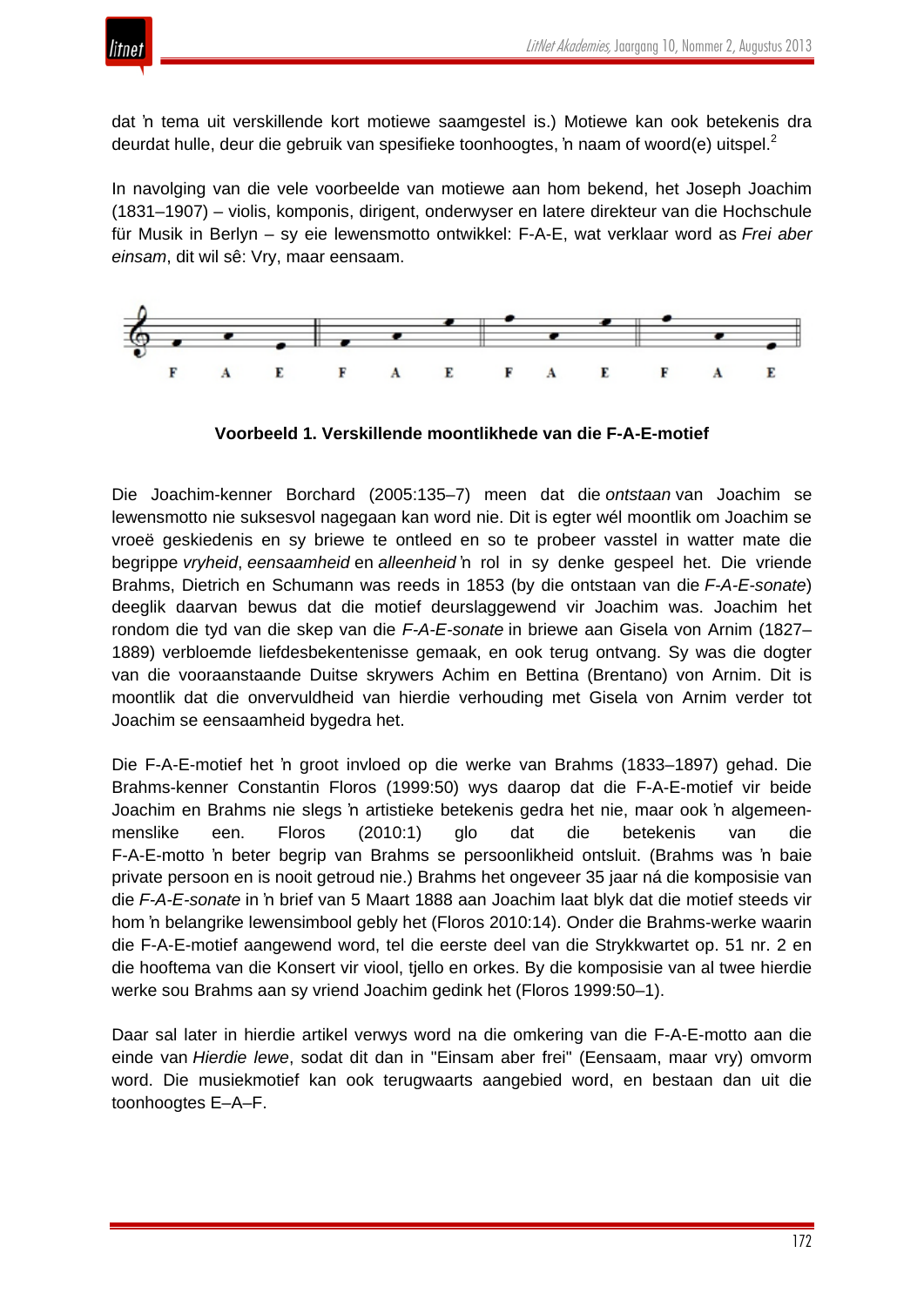



**Voorbeeld 2. 'n Moontlike terugwaartse aanbieding van die F-A-E-motief**

#### **4. Joseph Joachim**

Joachim is op 28 Junie 1831 naby Pressburg (nou Bratislava in Slowakye) gebore. Op 17 Maart 1839 tree hy die eerste keer in die openbaar as violis op.

Na vioolonderrig in Pest en Wene<sup>3</sup> begin hy in 1843 op die jong ouderdom van 11 jaar in Leipzig, ver van sy Heimat, studeer. Dit was die jaar waarin die Conservatorium für Musik in Leipzig gestig is. Joachim het egter nie aan die Conservatorium studeer nie, maar eerder privaat onder die leermeesters Hering, Moritz Hauptmann, Mendelssohn en die beroemde violis Ferdinand David.<sup>4</sup> Op 19 Augustus 1843 tree Joachim – as 12-jarige – die eerste keer in Leipzig op, in die Gewandhaus, die beroemde konsertsaal (Moser 1908b:55). Hy word begelei deur Mendelssohn, en die beroemde sangeres Pauline Viardot word ook tydens die konsert gehoor. Mendelssohn speel saam met Clara Schumann (23 jaar oud) die *Variasies* vir twee klaviere van Schumann. Tydens die kleedrepetisie vir die uitvoering ontmoet Joachim ook vir Robert Schumann, toe 33 jaar oud.<sup>5</sup> Die Schumanns het in hierdie tyd in Leipzig gewoon nadat hulle op 12 September 1840 getroud is. $<sup>6</sup>$  Joachim is dus van</sup> jongs af aan beroemde kunstenaars blootgestel.

'n Mens kan wonder oor die eensaamheid wat die jongeling Joachim in daardie stadium van sy lewe sou ondervind het. Hy het eers by sy niggie, Fanny Figdor, gewoon, en daarna by die familie Witgenstein (sic; Moser 1908b:46).

Op 28 Maart 1844 maak Joachim sy debuut in Londen in 'n program waarin die pianis Moscheles (1794–1870) ook opgetree het, en op 27 Mei 1844, nog steeds nie eers 13 jaar oud nie, vertolk hy Beethoven se Vioolkonsert met groot sukses. Die dirigent was Mendelssohn en die cadenzas is deur Joachim self geskryf (Fuller Maitland 1905:1–7.) Hierdie concerto is spoedig met Joachim geassosieer.<sup>7</sup>

In 'n brief uit Leipzig aan sy broer Heinrich in Wene (Joachim en Moser 1911:8–9) skryf Joachim op 19 November 1847 oor hoe "öde und leer" (eensaam en leeg) die musieklewe in Leipzig sedert die heengaan van die hoë gees ("der hohe Geist") is: Mendelssohn, wat baie vir Joachim as jong, ontwikkelende kunstenaar beteken het, is op 4 November 1847 in Leipzig oorlede. Joachim se broer Heinrich het juis 'n vertroostende brief aan Joseph geskryf. Joseph noem dat hy soms op die klavier 'n mooi Mendelssohn-passasie speel en dat dit dan vir hom soos "Wonne der Wehmut"<sup>8</sup> (vreugde van weemoed) voel wat nie met sy woorde beskryf kan word nie.<sup>9</sup> In dieselfde brief skryf Joachim dat hy op twee verskillende dae twee aparte briewe van sy pa en van sy ma ontvang het om te vra of hy die winter by hulle in Pest wil deurbring. Omdat hy viool moes oefen, het hy teen die besoek besluit. Hy verwys na sy groot verlange om sy eie mense te sien, wie se liewe teenwoordigheid hy al so lank moes ontbeer.<sup>10</sup>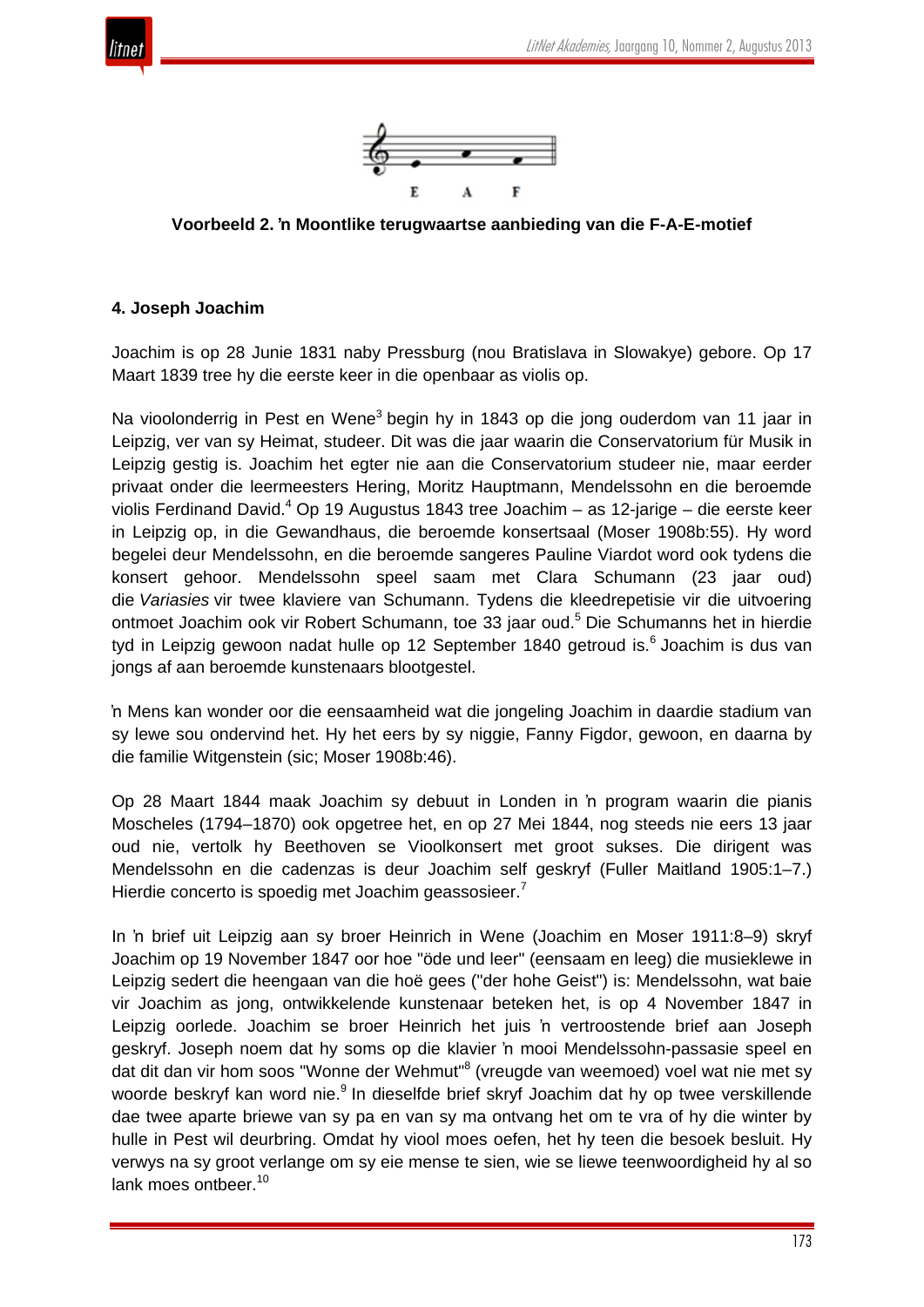Joachim skryf dieselfde dag aan sy ouers (Joachim en Moser 1911:10) (my vertaling, ook by die ander Afrikaanse aanhalings verder af): "Maar ek glo 'n mens moet aan sy opvoeding ook, indien dit nodig is, 'n offer bring, en jou vroeg aan ontbering gewoond maak, selfs van daardie dinge wat jy die allerliefste in hierdie wêreld het."<sup>11</sup> Hy bedank voorts sy ouers vir die groot geluk wat hy het om sulke ouers te hê. Borchard (2001:126) som die situasie in die volgende woorde op: "On Mendelssohn's death in 1847 Joachim experienced a deep crisis."

Tydens die moeilike revolusiejaar 1848 skryf Joachim op 27 Maart uit Leipzig aan sy broer Heinrich in Londen dat hy nog hoogstens 'n maand in Leipzig sou bly (Joachim en Moser 1911:11). Maar hy sal nie Parys toe gaan soos sy broer voorgestel het nie. "In Parys ken ek geen enkele mens nie, en sal dus heeltemal alleen wees." <sup>12</sup> Hy skryf verder oor die moontlikheid dat hy sy ouers in Mei in Pest sal sien<sup>13</sup> (Joachim en Moser 1911:12): "IEIk verlang veral baie erg, soos nog nooit tevore nie, na die warme, noue omgang met my allernaaste, liefste familie wat ek so lank reeds nie gesien het nie. God, hoe goed sal dit my doen om my goeie ouers en my broers en susters te sien!"<sup>14</sup>

Nadat Joachim in 1848, op 16-jarige leeftyd, 'n pos aan die Conservatorium in Leipzig aanvaar het (en daarmee saam 'n hele aantal verpligtinge in die orkes), vertrek hy in 1850 op 19 jaar na Weimar, waar hy as konsertmeester van die orkes onder Liszt werk. Hier word hy 'n groot Liszt-aanhanger en hy voel dat hy baie by Liszt leer.

In 'n brief van 22 Augustus 1851 uit Weimar aan die Joodse komponis en dirigent Ferdinand Hiller (1811–1885) (Joachim en Moser 1911:24) vertel Joachim van sy "wens om so selfstandig en vry moontlik in my kuns te funksioneer". <sup>15</sup> Gedurende hierdie tyd skryf hy op 24 Maart 1852 uit Weimar aan sy broer Heinrich (Joachim en Moser 1911:29): "Jy weet nie hoe ek na 'n goeie, broederlike hart verlang nie; hoe ek in my eensaamheid aan jou en ons liewe mense verlangend dink nie!"<sup>16</sup>

Vanaf 1853 (toe hy 21 jaar oud was) bevind Joachim hom vir 15 jaar in Hannover as konsertmeester aan die hof van koning Georg V (Fuller Maitland 1905:11–12). Soos Mendelssohn was Joachim 'n gebore Jood. Teen ongeveer 1854 het hy die Christelike geloof aangeneem (Fuller Maitland 1905:1) en hy is op 3 Mei 1855 in Hannover in die Lutherse kerk gedoop.<sup>17</sup> Koning Georg V en die koningin was die getuies (Borchard 2005:101). 'n Mens sou kon aanneem dat die gevoel van buitestanderskap as gevolg van sy Joodse agtergrond bygedra het tot Joachim se eensaamheid. Borchard (2005:128) bespreek ook hierdie onderwerp, asook Joachim se verskeurdheid oor sy Hongaarse agtergrond teenoor sy Duitse lewe.

McGraw (1995:59) skryf die volgende oor kulturele eensaamheid:

Individuals and groups that feel they do not belong because they are excluded, left out, overlooked, unconnected to or disconnected from the mainstream of society and from its various powers (which themselves in no small manner affect the societal standards of intimacy/meaning) suffer cultural loneliness.

Hierdie aanhaling som moontlik aspekte van Joachim se eensaamheid op.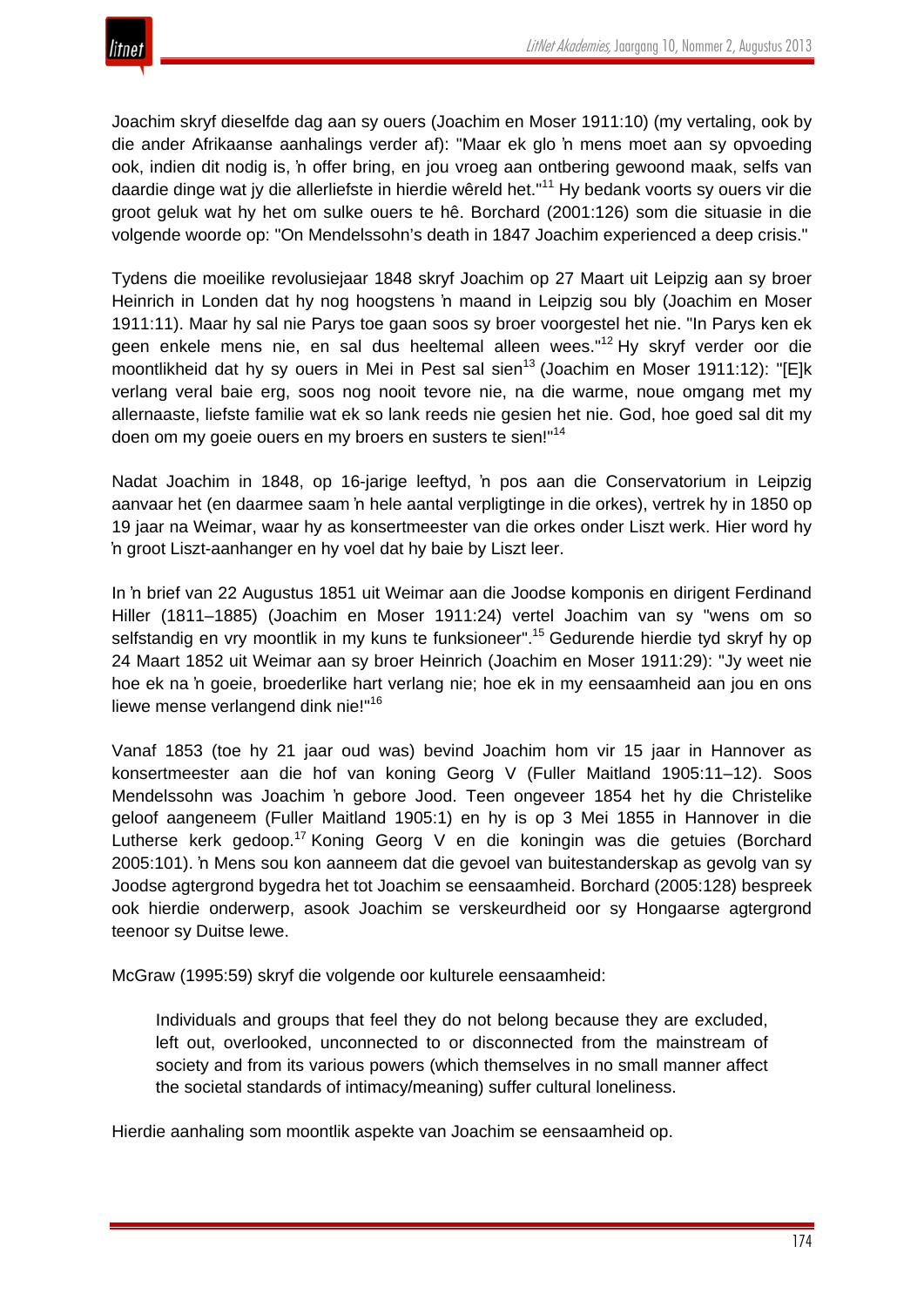

In 'n brief van 3–4 Desember 1853 aan Gisela von Arnim verduidelik Joachim die swaarmoedigheid wat hom dikwels oorval (Borchard 2005:128): "Ek het my al dikwels daaroor verwyt, probeer om dit te oorwin, maar dit is eenvoudig te diep in my gewortel. Dit behoort blykbaar tot my natuur, en kom moontlik uit die Ooste, dat ek so maklik in so 'n erge stemming verval."<sup>18</sup>

In April 1853 skryf Schumann uit Düsseldorf aan Joachim oor 'n moontlike besoek van laasgenoemde aan Düsseldorf vir die Rynse Musiekfees. Schumann sê grappenderwys dat Joachim tog moet onthou om sy viool en Beethoven se Vioolkonsert saam te bring (Joachim en Moser 1911:52). Ná Joachim se vorige ontmoeting met Schumann in Junie 1850 in Leipzig sou dit nou die eerste keer wees dat hulle mekaar weer sien.

In Hannover het Joachim in April 1853 die 20-jarige Brahms ontmoet.<sup>19</sup> 'n Mens moet onthou dat Joachim van jongs af 'n baie bekende musikus was en dat Brahms, twee jaar jonger as Joachim, in daardie stadium nie naastenby so bekend was nie.<sup>20</sup> Joachim was sodanig beïndruk deur die werke wat Brahms vir hom voorgespeel het dat hy voorstellingsbriewe aan Liszt en Schumann geskryf het. Tydens die konsertreis met Reményi ontmoet Brahms vir Liszt in Weimar. In September leer hy ook Robert en Clara Schumann in Düsseldorf ken (Stoll 1978:55). Schumann was so beïndruk deur Brahms se komposisies dat hy in Oktober 1853 'n artikel, "Neue Bahnen" (Nuwe paaie), oor Brahms se groot talent in *Neue Zeitschrift für Musik* publiseer (Schumann 1853:185–6).<sup>21</sup> Schumann het die artikel in geskrewe vorm reeds op 14 Oktober 1853 per brief aan Joachim gestuur (Joachim en Moser 1911:87).

Dit is in hierdie jaar, 1853, dat die *F-A-E-sonate* vir viool en klavier deur Schumann, Dietrich en Brahms saamgestel is as 'n geskenk vir Joachim (Fuller Maitland 1905:11–5). Joachim het op 14 Oktober 1853 die Schumanns in Düsseldorf met 'n onverwagte besoek verras (Joachim en Moser 1911:87). Volgens 'n inskrywing in Schumann se *Haushaltsbücher* het hy op 15 Oktober die idee van 'n sonate vir Joachim gekry (Floros 2010:35, 257). Schumann skryf op 19 Oktober 1853 aan Joachim dat hy en sy vrou daarna uitsien om die "Vielgeliebten" (veelgeliefde) by hulle te hê (Joachim en Moser 1911:91). Hierdie emosionele manier waarop die komponiste mekaar aangespreek het, kan gesien word in die aanhef van die briewe tussen Joachim en Brahms in die jaar 1853.<sup>22</sup>

Die skryf van die sonate was 'n uitsonderlike onderneming. Eisler (2011:33, 36) noem dit "one of the most intriguing works in the chamber music repertoire" en sê: "Inspired by unique personal circumstances, the 'F-A-E Sonata' represents a unique musical collaboration."

Dietrich, 'n leerling van Schumann in Düsseldorf, skryf die eerste deel van die sonate in die gebruiklike sonatevorm.<sup>23</sup> Schumann is verantwoordelik vir die tweede deel, 'n intermezzo. Brahms, met die ervaring van sy Scherzo vir klavier op. 4 (1851) en die twee scherzi uit sy klaviersonates op. 2  $(1852)^{24}$  en op. 1  $(1852-1853)^{25}$  dra die derde deel, 'n scherzo, by.<sup>26</sup> Schumann komponeer die finale.<sup>27</sup> Deur die loop van die sonate word die F-A-E-motief en sy manipulasies gereeld aangehaal (hoewel nie in die Brahms-deel nie, wat moontlik reeds vroeër gekomponeer is) (Moser 1908b:180). 'n Voorbeeld van die toepassing van die F-A-E-motief is dié van Schumann in die tweede deel, gemerk "Bewegt, doch nicht zu schnell" (beweeg, maar nie te vinnig nie; voorbeeld 3, in Schumann se handskrif). Die motief kom in maat 1 en 2 in oktawe in die linkerhand van die klavierparty voor. Dit is in F-majeur en die motief begin dus op die tonikanoot. Hierna word die motief in die vioolparty in maat 3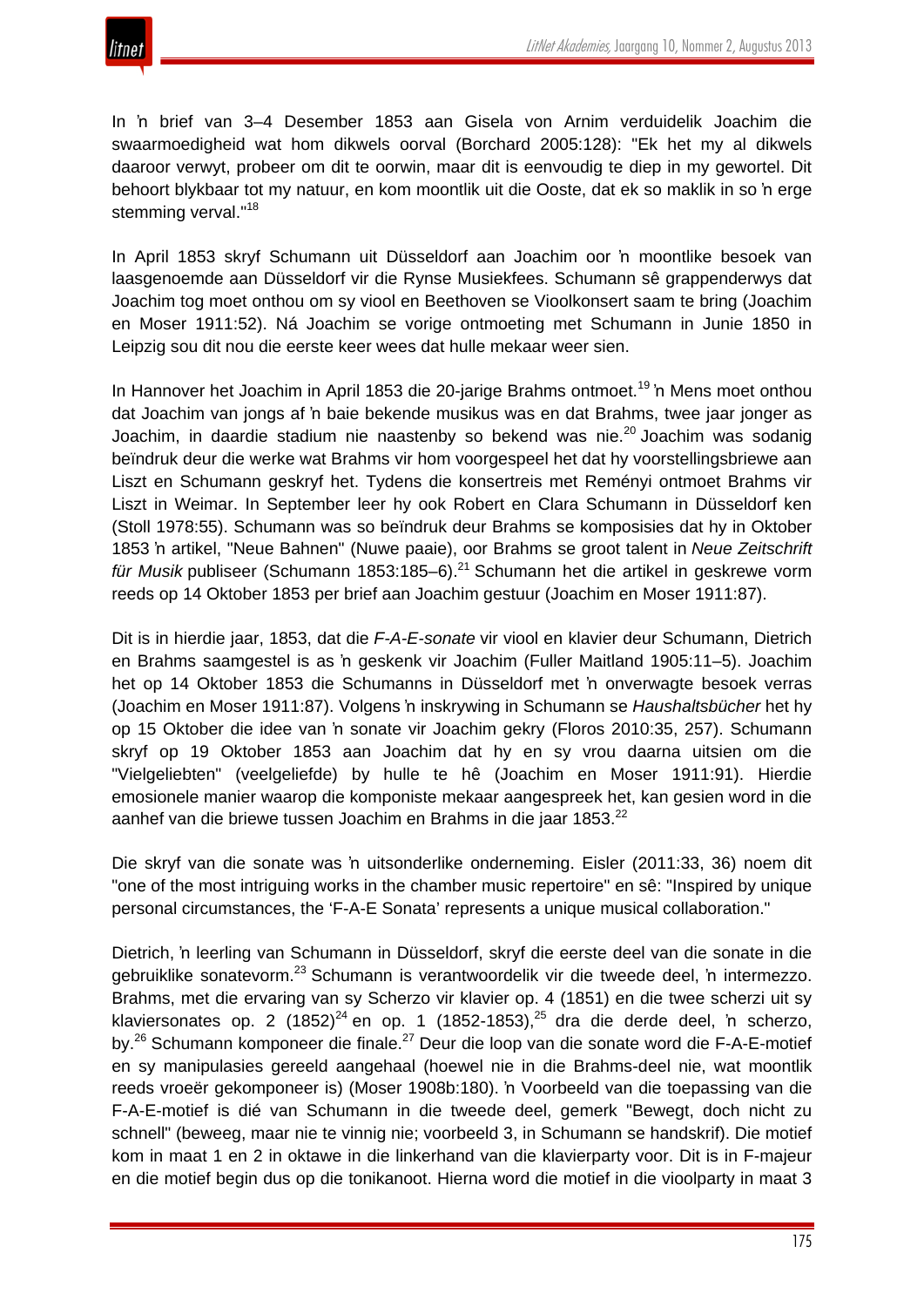

en 4 nageboots. Daar is ook etlike ander gevalle waar die motief op die onderstaande eerste bladsy ingevoer word.



**Voorbeeld 3. Schumann:** *F-A-E-sonate***, tweede deel, 1–19**

Schumann se *Phantasie für Violine und Orchester* op. 131 is aan Joachim opgedra en is op 27 Oktober 1853 die eerste keer gehoor (in Düsseldorf), met Joachim as solis. Ná die première het Schumann 'n verrassingspartytjie vir Joachim gehou en 'n manuskrip as geskenk oorhandig: die sogenaamde *F-A-E-sonate* vir viool en klavier. Max Kalbeck skryf in sy Brahms-biografie dat die verrassing begin het met 'n "Gärtnerin" (Gisela von Arnim) wat aan Joachim 'n mandjie blomme oorhandig het. Onder die blomme het daar 'n manuskrip gelê van 'n Sonate vir viool en klavier in A-mineur. Die volgende woorde het in Schumann se handskrif daarop gestaan (Borchard 2005:116):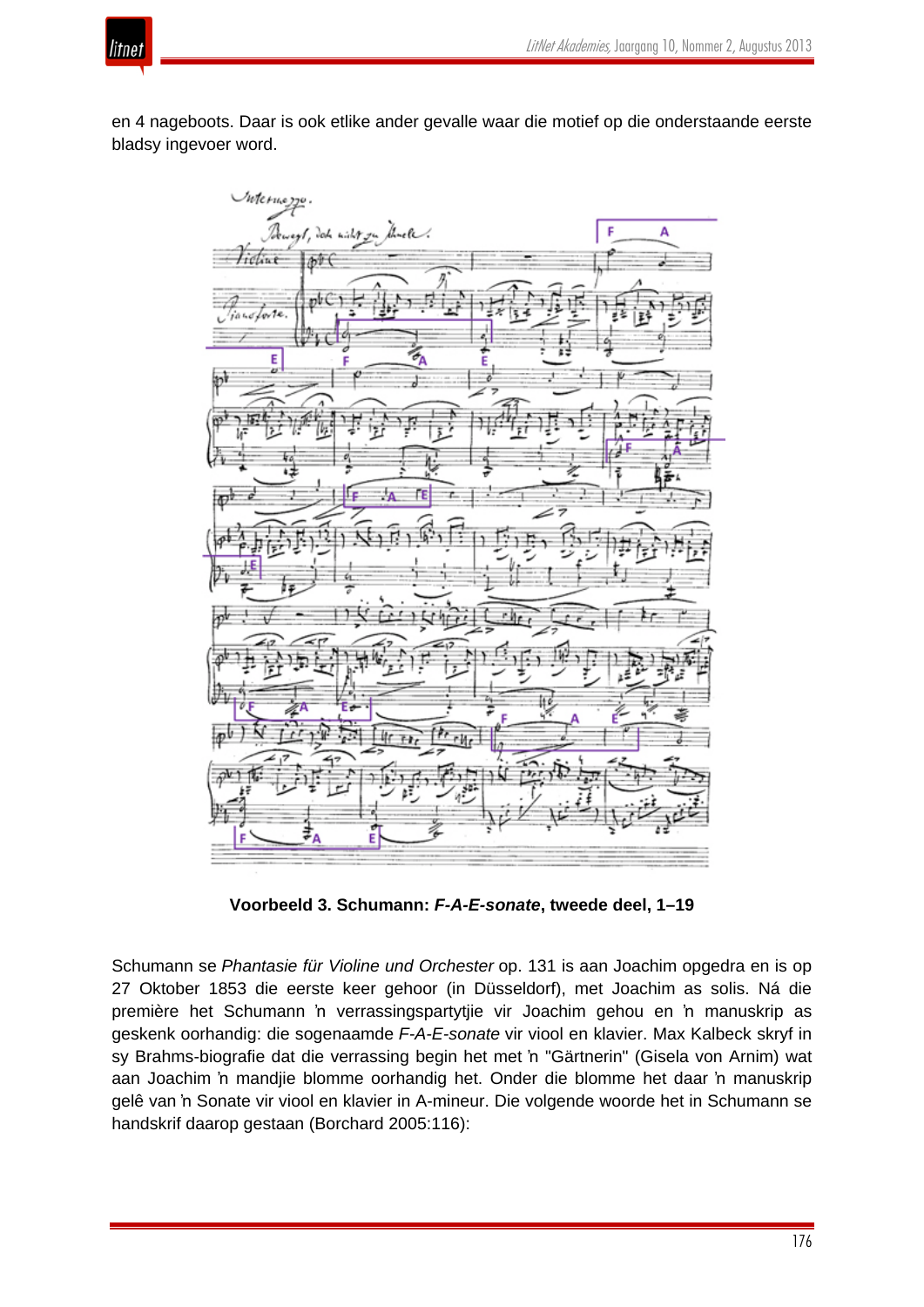

# F.A.E.

Terwyl hulle wag op die aankoms van hulle geëerde en geliefde vriend

Joseph Joachim

is hierdie sonate gekomponeer deur:

Robert Schumann, Johannes Brahms, Albert Dietrich.<sup>28</sup>

Joachim moes elke deel van die sonate saam met Clara Schumann speel en moes dan raai wie die komponis was. (Die sonate was nie vir konsertuitvoering bedoel nie, maar eerder vir saam musiek maak – Borchard 2005:116.)<sup>29</sup>



# **Figuur 2. Adolph Menzel: pasteltekening van Joseph Joachim en Clara Schumann wat saam musiek maak (20 Desember 1854)**

Clara skryf in haar dagboek dat die groep musici nog tot 30 Oktober saam gemusiseer het, die dag waarop Joachim vertrek het. Sy skryf ook dat Brahms Hannover toe wou gaan, omdat Joachim daar so eensaam gevoel het (Moser 1908b:181).<sup>30</sup>

In 'n brief aan Joachim van 6 November 1853 en uit Düsseldorf gestuur, noem Dietrich dat hy die manuskripkopie van die drie-in-een-sonate aan Joachim stuur (Joachim en Moser 1911:102).<sup>31</sup> Brahms was toe reeds op besoek aan Joachim in Hannover. Dit is duidelik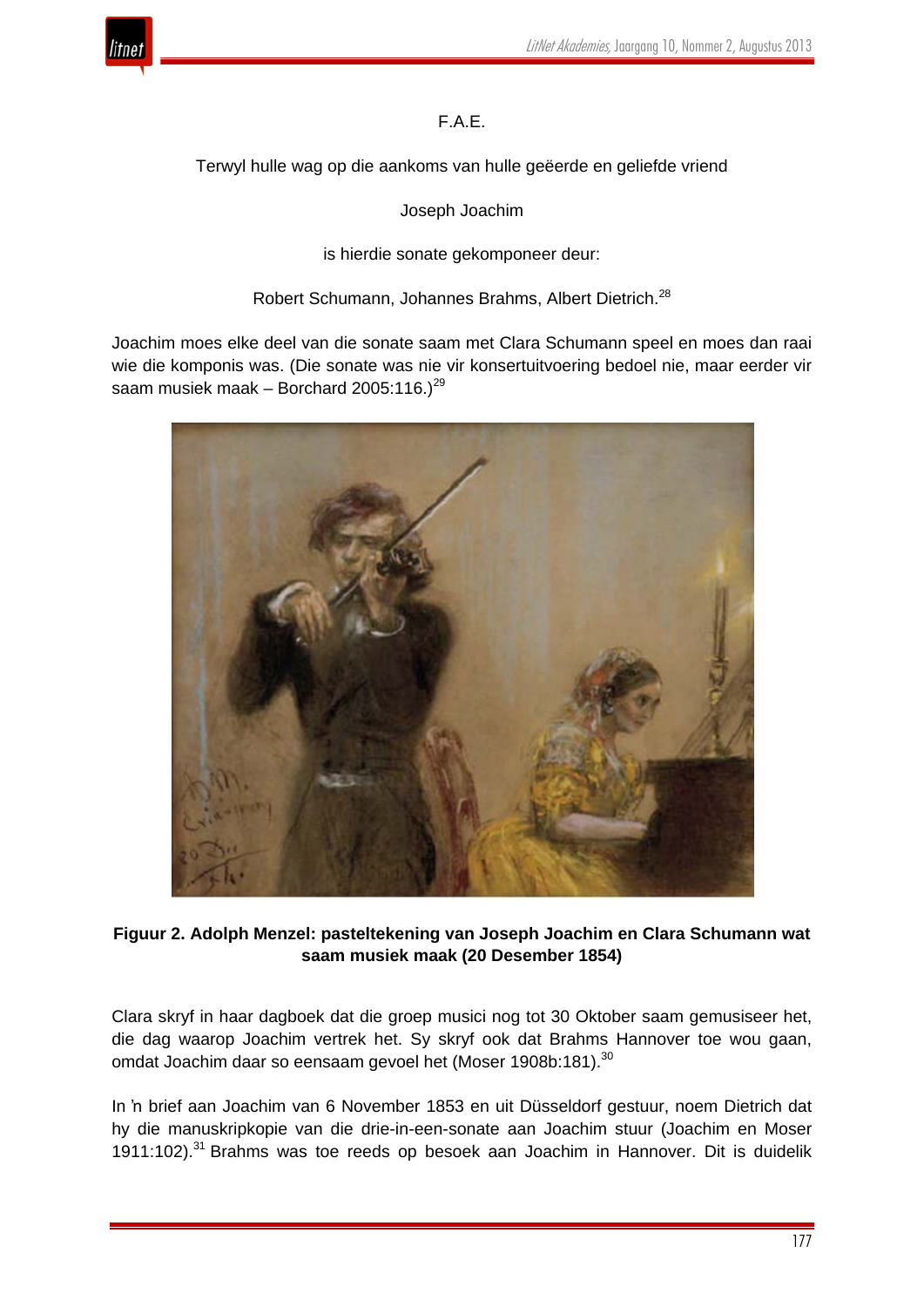

hoeveel bewondering Dietrich, 'n mindere komponis, vir die ander vier kunstenaars gehad het.

Fuller Maitland skryf op oordrewe wyse in die inleiding van 'n keur van die briewe aan en van Joachim (Joachim 1972:vii): "There is surely nothing in the history of music more beautiful than the relations of Joachim first with Schumann, then, after that master's tragic end, with Frau Clara Schumann and Brahms." Hierdie kunstenaars het oor en weer komposisies aan mekaar opgedra en mekaar se werke uitgevoer. Schumann het sy *Fantasie* vir viool en orkes op. 131 (1853) aan Joachim opgedra, en Brahms sy Sonate nr. 1 vir klavier (1852– 1853), die Vioolkonsert (1878) en die Konsert vir viool en tjello (1887) (Borchard 2001:126; Stoll 1978:292,295).<sup>32</sup> Clara Schumann dra haar *Drie Romanses* vir viool en klavier op. 22 (1853) aan Joachim op (Stoll 1978:294).<sup>33</sup>

Op 29 November 1853 skryf Joachim aan Schumann en noem dat die tweede van die drie werke wat hy aan Schumann stuur, eintlik "Malinconico" moet heet. Hy noem dat die laaste drie note (F, A en E) deur die loop van die werk voorkom en dat dit vir hom nie slegs 'n artistieke nie, maar ook 'n menslike (persoonlike) betekenis dra (Joachim 1972:41). Dit noem hy na aanleiding van Schumann se verkeerde aanname dat Joachim aan Gisela von Arnim verloof geraak het. Uit Hannover, in 'n brief aan Gisela (3 en 4 Desember 1853), skryf Joachim: "'n [D]rukkende depressie kom dikwels oor my. Onlangs het die hele somer met sy eensame droefheid na my toe teruggekom; ek het so verlate gevoel, so eensaam" (Joachim 1972:42). In 'n verdere brief uit Hannover van ongeveer 11 Desember 1853, stel Joachim dit so aan haar: "Ek glo nog steeds aan die fatalistiese doktrine dat 'n mens jou sielsgenoot slegs een keer in 'n leeftyd ontmoet" (Joachim 1972:50). Dit wil voorkom of Gisela von Arnim tog Joachim se groot geliefde en sielsgenoot was.

Minder as vier maande ná die eerste uitvoering van die *F–A-E-sonate* het Schumann se geestestoestand sodanig versleg dat hy op 22 Februarie 1854 probeer selfmoord pleeg het deur in die Ryn te spring. Hy is op 4 Maart 1854 in 'n sanatorium in Endenich naby Bonn opgeneem en sterf op 29 Julie 1856. Joachim, Dietrich en Brahms was draers by die begrafnis op 31 Julie in Bonn (Stoll 1978:60–1). Die band tussen die kunstenaars is hier weer bevestig.

In 1859 trou Gisela von Arnim met Herman Grimm en in 1863 word Joachim op 32-jarige leeftyd in die eg verbind met die sangeres Amalie Schneeweiss, beter bekend as Amalie Weiss. Indien die Joachims se eerste kind 'n dogter sou wees, sou sy Gisela heet. Dit was egter 'n seun, gebore op 12 September 1864, wat Johannes (na Brahms) genoem is. Die huwelik word in 1884 ontbind. In 1869 is die Königliche Hochschule für Musik in Berlyn gestig met Joachim as direkteur. Hier het Joachim gewerk tot sy dood in 1907.

Dit is duidelik uit die aanhalings uit Joachim se briewe aan sy familie en vriende dat hy feitlik altyd van sy eensaamheid bewus was. Die oorsig oor sy lewe toon dat hy een van die mees vooraanstaande musici van sy tyd was. Toe die *F-A-E-sonate* in 1853 aan hom opgedra is, was hy baie beroemd, soos Robert en Clara Schumann, terwyl Brahms nog aan die begin van sy latere roemryke loopbaan gestaan het. Dietrich was 'n mindere komponis wie se statuur baie laer was as dié van sy beroemde vriende.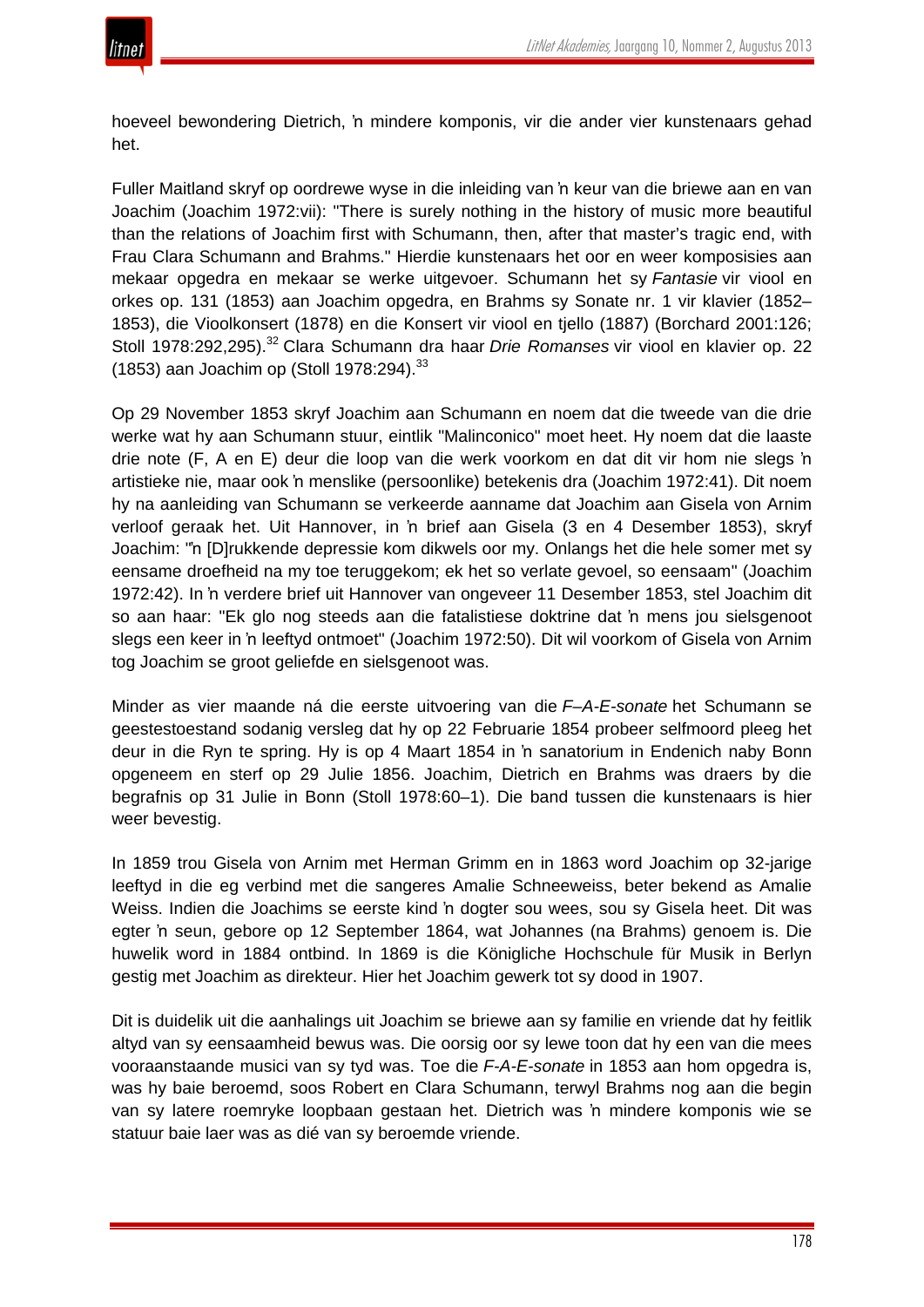

#### **5. Schoeman se kennis en ervaring van musiek**

In oorsigtelike antwoorde op my e-pos-vrae skryf Schoeman (2011) dat hy nie besonder op musiek ingestel is nie en dat hy selde daarna luister. Hy is eerder visueel ingestel. Hy luister "eerder [na] volksmusiek (op die oomblik Iers en Skots) eerder as klassiek". Hy vertel dat hy 'n paar jaar tevore in Berlyn was en "heeltemal impulsief" na 'n uitvoering van Brahms se *Deutsches Requiem* in die Konzerthaus gaan luister het. Dit was vir hom "uiters pynlik". "Gelukkig was dit veel gouer oor as wat ek verwag het."

Schoeman sê dat hy die name Schumann, Brahms en Joachim ken, "maar in algemene kultuurhistoriese verband". "Van die F-A-E-motief is ek nie bewus nie: persoonlik sou ek eerder die aksent wil verskuif en van Einsam Aber Frei wil praat, wat m.i. juister is." Dit is juis wat in *Hierdie lewe* met die gebruik van die woorde *alleenheid*, *eensaamheid* en *vryheid* gebeur, soos later aangetoon sal word.

Alhoewel Schoeman beweer dat hy nie meer baie na musiek luister nie, het musiek tog voorheen 'n rol in sy lewe gespeel. Sy menings oor musiek kan in sy outobiografie gevind word.

'n Vroeë aantekening oor Schoeman se ervaring van musiek is die herinnering aan 'n Halleluja-lied, "Vir die hemel, vir die hemel, sal Hy hul versamel" (Schoeman 2002:98). "Dit was die eerste vers, lied of wysie, sover ek kan onthou, wat tot my onontwikkelde jong gemoed gespreek het, of wat my ontroer het op 'n wyse soortgelyk aan dié waarop poësie of musiek dit later sou doen [...]." Onder Schoeman se speelgoed was daar ook musiekinstrumente (Schoeman 2002:123): "'n negerpop [...], 'n stokperdjie, gekleurde boublokke, 'n trommel, speelgoedmotortjies, 'n xilofoontjie, 'n fluit, maar geen van hierdie dinge het 'n besondere indruk nagelaat nie."

Schoeman (2002:100) het in die laerskool klavierles geneem, "sy dit ook sonder veel besieling en sonder die minste talent". Hy onthou 'n rolprent oor *Die Fledermaus* uit sy jeug en die "klokkeslag van Big Ben en die vrolike wysie van 'D'ye ken John Peel?'" oor die radio (Schoeman 2002:114, 119). "[T]erwyl klassieke musiek my nie besonder geïnteresseer het nie, het ek waar ek by die tafel in die woonkamer besig was nogtans [deur middel van die radio] vertroud geraak met die name van komponiste en 'n hele aantal van hul werke" (Schoeman 2002:120). Schoeman noem ook liedere van Noël Coward en Ivor Novello (byvoorbeeld "We'll gather lilacs") wat hy so leer ken het, asook liedere in die program *Koffiehuiskonsert*, soos "Boereseun", "Betowering", "In die skadu van ou Tafelberg", "Riksja-booi" en "Outa in die langpad". Op Springbokradio onthou hy "ligterige klassieke musiek" (Schoeman 2002:121). "Wat ek van hierdie gedurige getingeltangel en gesnater van my jeug oorgehou het, is hoofsaaklik die wysies en dikwels genoeg ook, soos dit my soms voorkom, die volledige tekste van 'n ontstellend groot aantal populêre liedjies en efemere treffers [...] en nóg kan dit gebeur dat ek onverwags verras word deur een of ander melodie van 'n halfeeu gelede." Onder die liedere wat hy noem, tel "Cara mia" en "Some enchanted evening". Schoeman meld ook dat hy onthou hoe verpleegsters, toe hy in 1947 in die hospitaal was, die liedjies "You are my sunshine" en "Give me five minutes more" geneurie het. In die Alhambra in Kaapstad het hy die opera *La Bohème* van Puccini gehoor (Schoeman 2002:126), en op skool het die kinders "Die Lied van jong Suid-Afrika" gesing, "met sy mooi maar dreigende melodie en sy ewe dreigende woorde" (Schoeman 2002:164).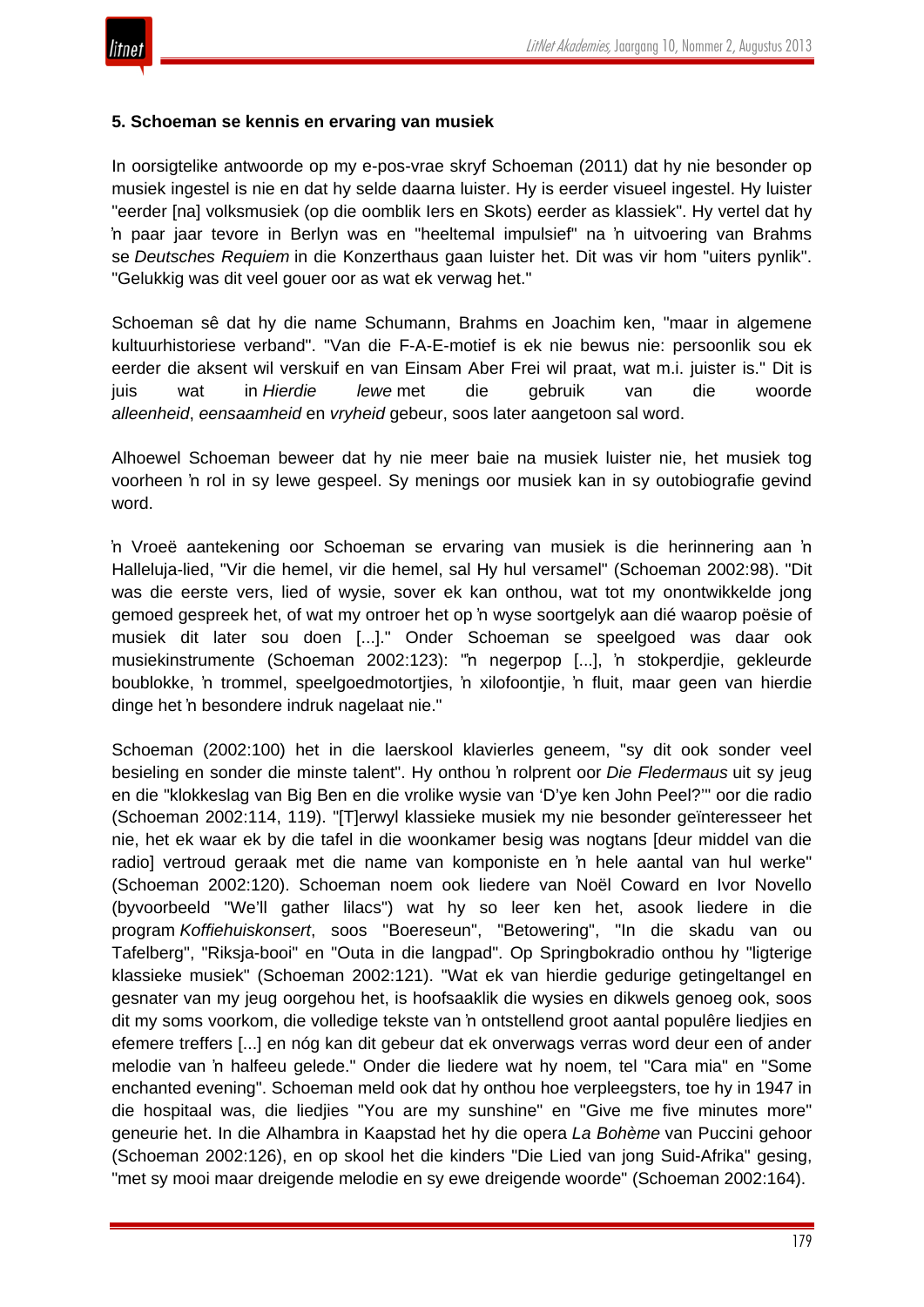

Tydens Schoeman se tyd in die klooster het musiek 'n belangrike rol in sy daaglikse bestaan vervul (Schoeman 2002:331):

[D]it [was] veral die daaglikse koorgebed wat my, gesien my destydse instelling, begeertes en behoeftes, voorlopig die indruk gegee het dat ek by die Fransiskane gevind het wat ek soek. Drie keer op 'n dag, as ek reg onthou, het die hele gemeenskap, priesters, lekebroeders en novises, vergader in die koorbanke weerskante van die hoofaltaar in die kerk om gesamentlik die koorgebed te bid, wat in hoofsaak bestaan het uit psalms, aangevul met Skrif- en ander lesings, gesange en gebede. Die psalmverse is deur die twee kante van die koor afwisselend op een toon gesing in 'n plegtige voordrag, al was dit nie die tradisionele Gregoriaanse kerksang nie.

Schoeman (2002:387) vertel van sy betrokkenheid, tydens sy Johannesburgse tydperk tussen 1966 en 1968, by 'n opvoering van Beckett se *Happy Days*. Hierdeur het hy baie geleer: dit was "veralby Beckett dat ek bewus geraak het van woorde wat klink soos melodie, prosa wat gekomponeer is soos musiek". ('n Mens moet jou hier afvra hoe Schoeman weet hoe musiek gekomponeer word.) In hierdie tyd het Schoeman ook by Dot Serfontein en haar familie in die distrik Kroonstad gekuier en saam met haar man na boeremusiekplate geluister, wat hy as "klaerige musiek" beskryf (Schoeman 2002:399).

Schoeman verwys tog na geleenthede waar hy klassieke musiek beluister het. Tydens sy Amsterdamse tydperk (1968–1973) het hy by 'n vriend Brixi se orrelkonserte geniet en ook die plaat gekoop (Schoeman 2002:413). Hy meld ook 'n latere bywoning van *Don Giovanni* by die Weense Staatsopera (Schoeman 2002:445). Schoeman (2002:463) weet dat Schumann die gedig "Mondnacht" van Eichendorff getoonset het. Hy ken ook die melodie van Mahler se toonsetting van die Rückert-gedig "Ich bin der Welt abhanden gekommen", wat as fragmente by hom opkom (Schoeman 2002:540, 668).

Onder Schoeman se vier romans vir die jeug is daar, afgesien van dié oor Shakespeare (*Die hart van die son*,1965) en Rembrandt (*Lig in die donker*, 1969), ook een oor Beethoven (*Eroica*,1973) en een oor die Weense Strauss-gesin (*Die walskonings*, 1978) (Kannemeyer 2005:420). Sekerlik sou Schoeman nie oor musici geskryf het as dit hom nie enigsins geïnteresseer het nie, en daardeur het hy sekerlik meer oor die komponiste en hulle musiek geleer.

Indien al hierdie persoonlike inligting waar is (en 'n mens sou kon verwag dat Schoeman met sy buitengewoon sterk geheue wel die spesifieke musiekwerke sou kon onthou), dan beteken dit dat musiek tog nie ongemerk by hom verbygegaan het nie. Sy huidige afwysende houding oor musiek is nie noodwendig dieselfde as sy vorige ervaring daarvan nie.

Tydens sy tydperk in Kaapstad (1982–1998) het Schoeman hom "al hoe meer begin onttrek, stap vir stap". Hy skryf (2002:568): "En ten slotte moes ek vasstel dat ek ook geen behoefte meer het aan musiek nie, alhoewel ek tot dusver graag tuis daarna geluister het – *Lieder*, Mozart, *Der Rosenkavalier*, Nederlandse, Duitse of Franse chansons of kabaret. My platespeler het ek van die hand gesit."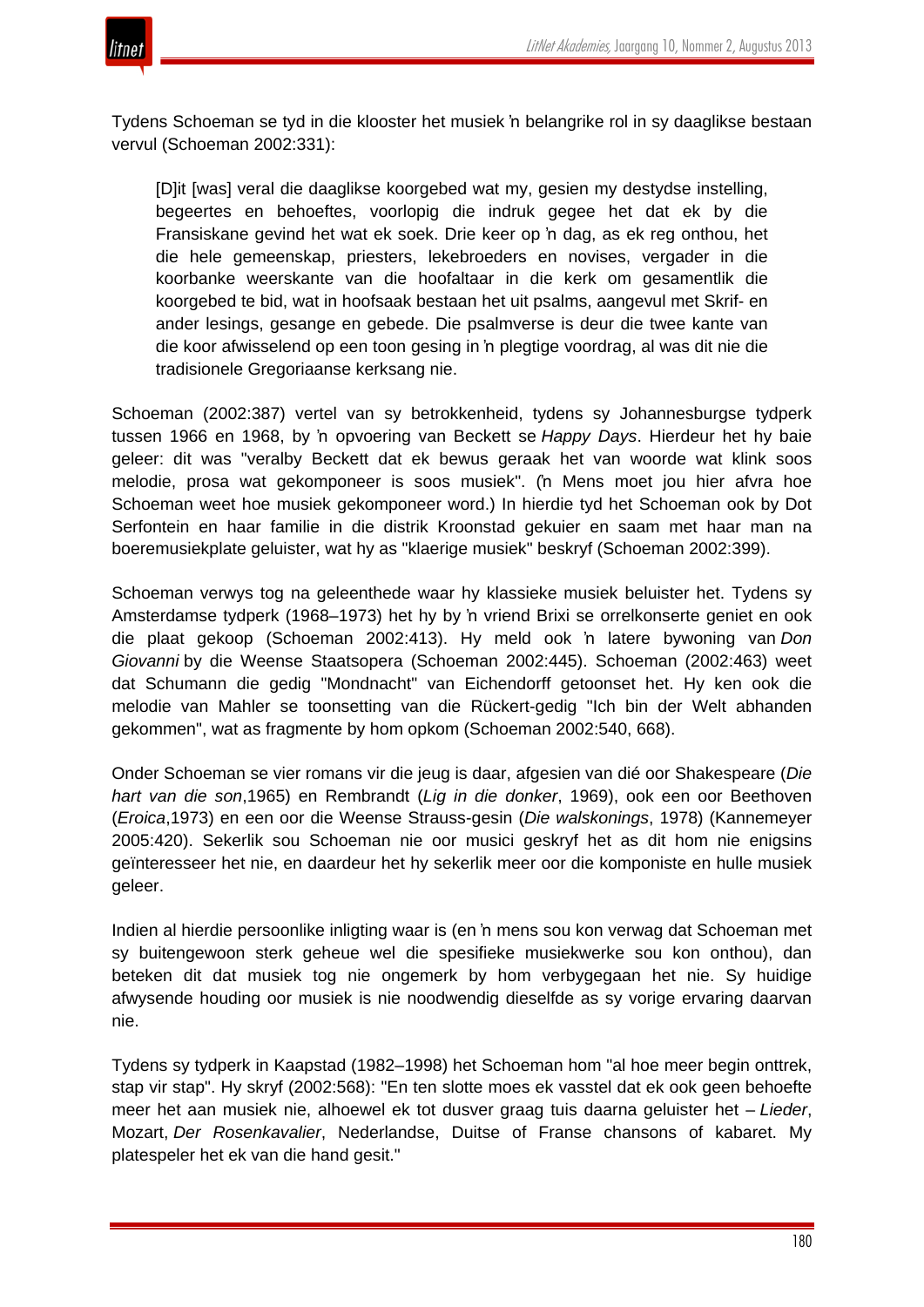

By die plegtigheid in Pretoria waar Schoeman op 10 Junie 1999 die Orde van Verdienste van president Nelson Mandela ontvang het (Schoeman 2002:621), het

die strykkwartetjie wat agtergrondmusiek verskaf het [...] die twee volksliedere gespeel, en nooit was die aangrypende melodie van die *Stem* vir my so aangrypend, ontroerend of eindeloos weemoedig nie soos voorgedra deur snare [strykers] in hierdie besondere omstandighede en in hierdie besondere geselskap, soos 'n treursang vir 'n wêreld en 'n kultuur wat verby en 'n dag wat gedaan is [...].

Schoeman maak hier 'n ontboeseming oor wat musiek vir hom kan beteken.

In 'n e-pos aan my skryf Schoeman (2004): "Self het ek egter al hoe minder te sê oor enige onderwerp en deins veral terug vir uitsprake: heg al hoe meer waarde aan die stilte tussen die note as aan die note self."

'n Mens is skepties oor Schoeman se verklaring dat hy nie meer in musiek belangstel nie. In 'n e-pos aan my skryf hy (2011): "Ek onthou ook nog 'n afgryslike Hollywoodrolprent oor eg. twee [Robert en Clara Schumann] uit my jeug, met die titel Song of Love, en Katharine Hepburn as Clara, wat ek onlangs op YouTube teëgekom het." Schoeman luister dus tog wel na musiekinsetsels op YouTube, ten spyte van sy "amptelike" afwysende houding teenoor musiek.

# **6. Schoeman se eie eensaamheid, alleenheid en vryheid soos weergegee in sy outobiografie**

Gerwel (2003:5) skryf in die voorwoord van die sogenaamde "Klassiek-uitgawe" van *Hierdie lewe* dat Schoeman "altyd een van die mees private persone in die Afrikaanse literêre wêreld" was, en dat hy "uit eie keuse byna 'n kluisenaarsbestaan gevoer het en baie min van homself bekend wou maak".

Maar die privaatheid oor sy eie lewe het Schoeman opgehef deur die publikasie van sy openbarende outobiografie *Die laaste Afrikaanse boek* (2002). Hy is dus (gelukkig?) nie meer "een van die mees private persone in die Afrikaanse literêre wêreld" nie en baie van sy gedagtes oor sleutel-aspekte soos eensaamheid, alleenheid en vryheid kan nou in sy outobiografie nagegaan word. Dit bly egter steeds 'n belangrike kwessie in watter mate die leser noodwendig kan aanvaar wat 'n skrywer in sy eie biografie oor homself en sy gedagtes skryf.

Eensaamheid is een van die belangrikste eienskappe van die hoofkarakter in *Hierdie lewe*. Die sterwende ou vrou (wie se naam ons nooit verneem nie) vertel van haar vereensaamde lewe op 'n plaas in die Roggeveld. Tussendeur haar beskrywings van die landskap noem sy die stilte tussen die mense op die plaas. Dit is asof die hele roman in stilte afspeel. Sy beskryf hoe sy geleidelik vereensaam, maar ook hoe sy later daaroor seëvier totdat sy meer van "vryheid" praat as van "eensaamheid". Ten spyte van haar eensaamheid is sy vry. Sy is dus nie "frei aber einsam" (F-A-E) nie, maar eerder "einsam aber frei" (E–A–F).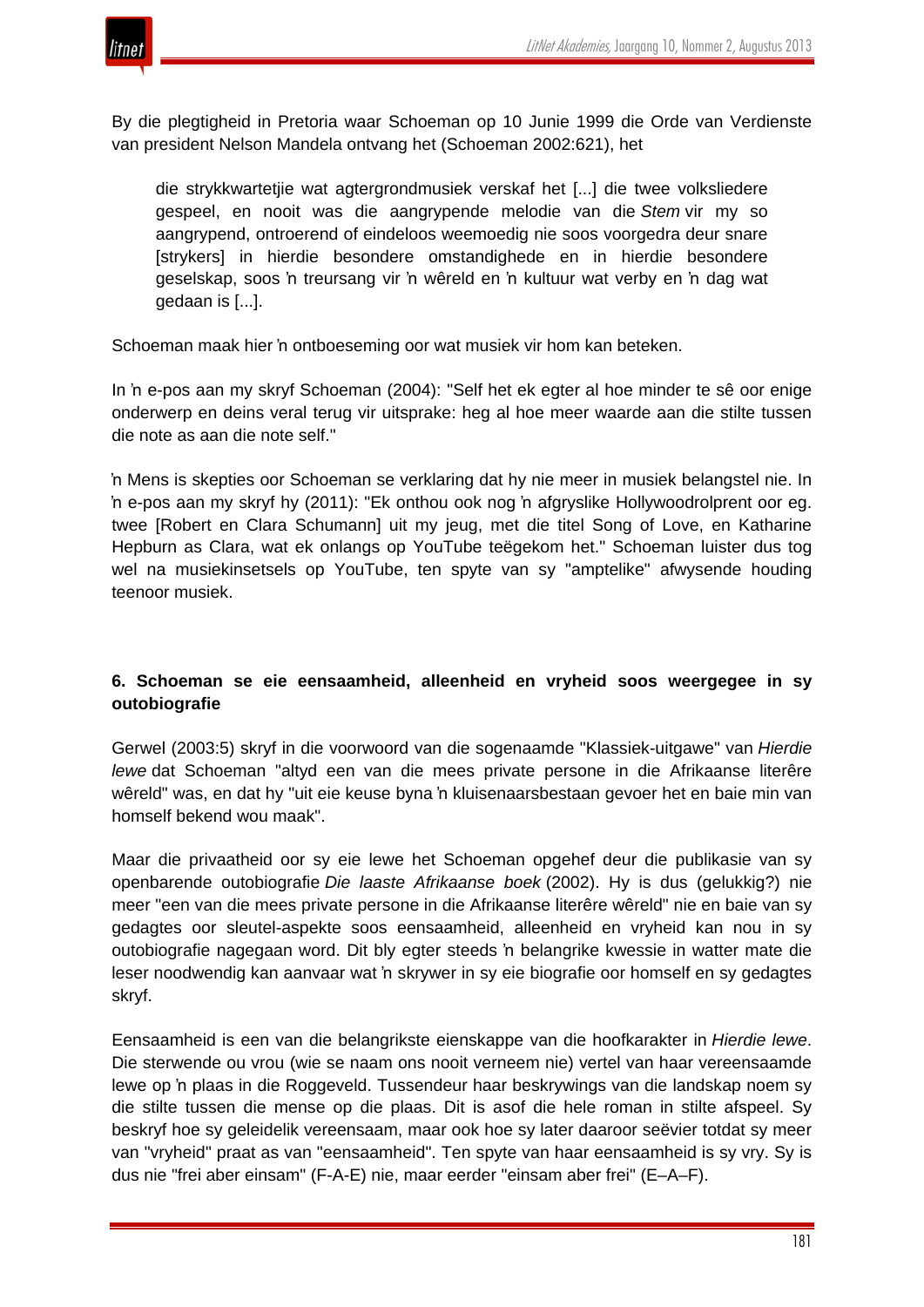



Schoeman (2002:81) verduidelik self hoe hy oor sy en sy moeder se eensaamheid en vryheid voel:

Gedurende hierdie laaste paar jaar [voor die publikasie van sy outobiografie] is soveel duiwels uitgedryf en geeste besweer dat die pyn begin oorgaan het, maar met ontroering en deernis kyk ek nog oor die jare terug na daardie vrou en die klein kind op die bankie onder die eikebome [in die Paarl waar Schoeman toe met sy moeder gewoon het], bewoners van 'n buitekamer in 'n vreemde dorp en geheel en al aangewese op mekaar: aan die weerloosheid van die kind en die eensaamheid en moed van die vrou. Dog uiteindelik het dit so ver gekom dat ek dit sonder pyn kan onthou.

Dit is opvallend dat Kannemeyer in sy bespreking van *Hierdie lewe* (2005:426–8) nie na die begrippe *alleenheid*, *eensaamheid* en *vryheid* verwys nie, ten spyte van die feit dat hulle uiters belangrike elemente in die roman is.

Rokach (2004:26) verwys na Perlman en Joshi (1987) se uitspraak: "A stigma of failure and inadequacy is often attached by society to those who are brave enough to admit that they are indeed lonely." Maar Schoeman beskou blykbaar die bespreking van sy eie eensaamheid nie as 'n skande of 'n beletsel nie. Die begrippe *eensaamheid* en *alleenheid* word dikwels in sy outobiografie en in *Hierdie lewe* aangetref.

*Eensaamheid* kan as 'n negatiewe gevoel beskryf word, terwyl *alleenheid* veral vir Schoeman 'n positiewe toestand verteenwoordig. Dahlberg (2007:202) skryf: "This is loneliness one chooses or that is voluntary." Ook oor *vryheid* skryf Schoeman gereeld. Die begrippe word dikwels op 'n verstrengelde wyse in 'n oorsig oor elke tydperk van Schoeman se veelbewoë lewe aangeraak. Daarom volg die bespreking hier onder in chronologiese volgorde en nie volgens die verskillende aspekte nie.

Oor die rede vir en doel van die skryf van sy outobiografie het Schoeman (2002) goed nagedink:

[S]o eenvoudig moontlik probeer ek vertel wat ek ervaar het en die vertolking wat ek tentatief aan die ervaring gegee het, 'n hipotese wat in elk geval in dié mate gewerk het dat dit vir my bevryding van die verlede bewerkstellig het, die "genesing van herinnering" [...]. Reeds deur hierdie insig wat ek moeisaam vir myself verkry het, word bevryding moontlik [...]. Moontlik kan my eie ervaring vir ander mense wat soortgelyke troumas moes deurmaak dus ook in een of ander mate bevrydend, verhelderend of bemoedigend wees [...]. (76)

Schoeman se outobiografie bevat herhalende verwysings na sy eensaamheid. Oor die eensaamheid van sy jeug skryf hy byvoorbeeld: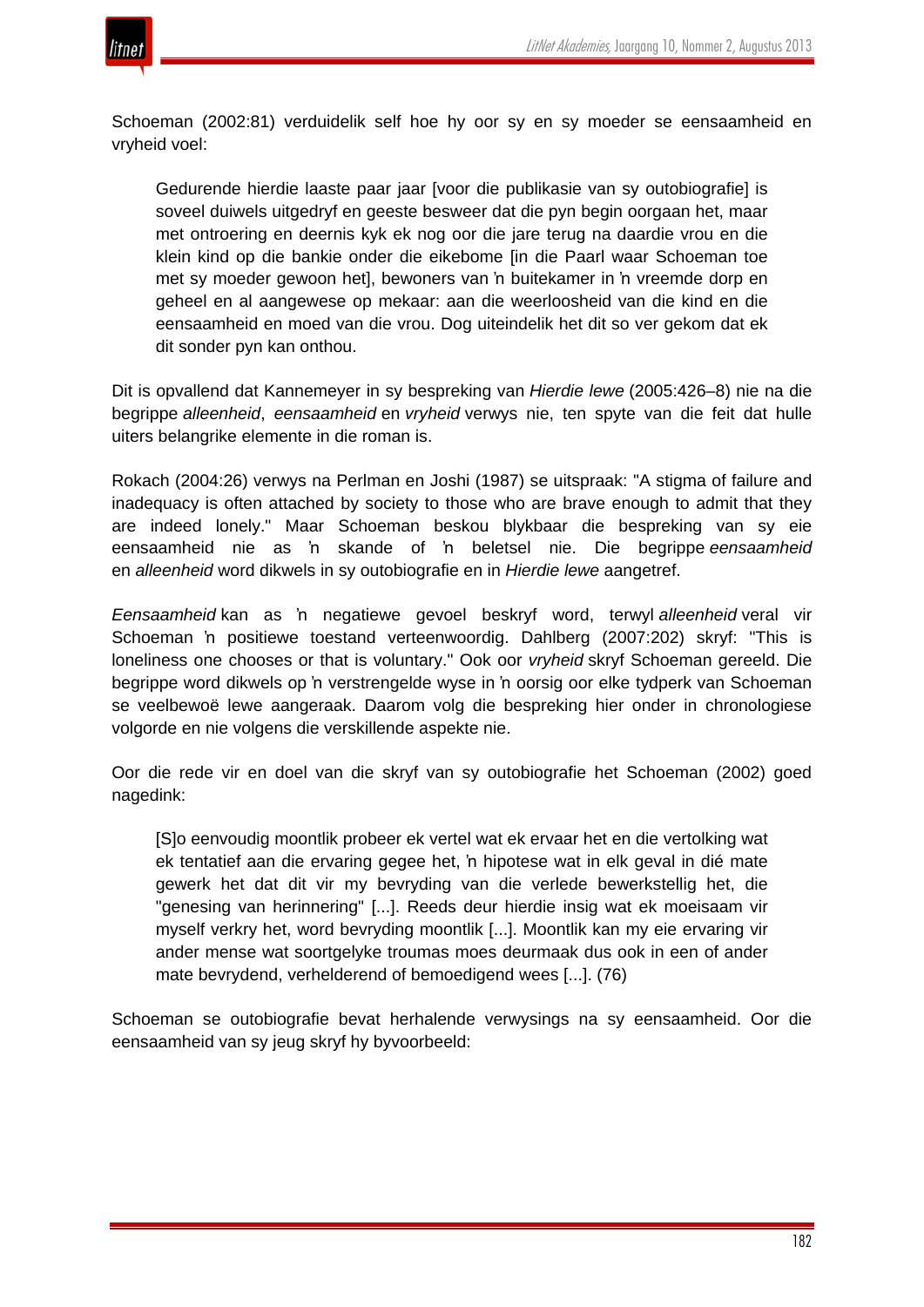

"Toe ek 'n kind was, het ek nie geweet of ek gelukkig of ongelukkig is nie, want ek was eenvoudig te besig," het ek onlangs op 'n skeurkalender gelees, en ek kon my goed met die gedagte vereenselwig. Ek was alleen, dikwels bewus van my alleenheid, soms ook eensaam, maar hierby het ek my aangepas en geleer om binne die gegewe grense van my lewe 'n eie bestaan te maak, en waar daar droefheid of pyn was, het dit uit my eie gemoed gekom, uit my eie woede of angs of uit die vae hunkering en ongedurigheid van adolessensie, nie uit my omstandighede nie. (245)

Schoeman vervleg die temas *eensaamheid* en *alleenheid* wanneer hy oor sy jeug praat:

Veral toe ek klein was [in die Paarl], het my moeder haar natuurlik oor my alleenheid en my gebrek aan speelmaats bekommer, maar daar was nie veel wat sy in die gegewe omstandighede daaromtrent kon doen nie, en ek kan nie onthou dat ek self van eensaamheid bewus was nie, laat staan nog van iets abnormaals. Die besondere probleme van my situasie het ek instinkmatig gehanteer deur my in 'n eie wêreld van verbeelding terug te trek – die eensame spel, die bioskoopbesoek, later ook boeke [...]. (124)

Uit hierdie aanhaling is dit duidelik dat Schoeman 'n onderskeid tref tussen alleenheid en eensaamheid. Schoeman (569) haal ook aan uit 'n brief van die Amerikaanse skilder Georgia O'Keeffe (1887–1986) wat hy tydens sy Kaapstadse periode (1982–1998) gelees het: "I am moving, it seems – more and more toward a kind of aloneness – not because I wish it but because there seems no other way." Schoeman vervolg:

In my ervaring het 'n enigste kind in latere lewe meestal moeite met menseverhoudings, en deur die besondere omstandighede van my eie lewe het ek nie eers in 'n gesin grootgeword nie: so 'n jeug leer mens selfstandigheid, wat 'n waardevolle eienskap is, en dit leer jou om alleenheid en eensaamheid te hanteer, 'n nog kosbaarder gawe, maar aanpasbaarheid, toegeeflikheid en die vermoë tot kompromie word nie daardeur bevorder nie. (569)

Oor eensaamheid en die kunstenaar skryf Schoeman verder:

Die waarde van hierdie besondere aanhaling [van O'Keeffe] op hierdie besondere tydstip in my lewe, 'n tyd van onttrekking en, in menslike terme, toenemende vereensaming, is dat dit my herinner het aan die feit dat 'n mate van eensaamheid – liggaamlik, emosioneel, sosiaal en selfs moreel – noodsaaklik is vir enige skeppende werk, deel van die onontbeerlik ruimte of afstand [...], afstand van dit wat waargeneem word en afstand ewe goed van die omringende werklikheid. [...] Aan alleenheid en eensaamheid het ek as kind reeds gewoond geraak as onvermydelike elemente in my lewe: wat hier begin gebeur het, dink ek, was die bewuste aanvaarding daarvan as noodsaaklike, sinvolle en verrykende element in my lewe as skrywer en mens [...]. (569–70)

Ook tydens sy studietydperk in Bloemfontein vanaf 1957 het Schoeman sy alleenheid ervaar. Hy vertel hoe hy een aand gestap het en beskryf al die menslike samesyn wat hy gesien het. Dan vervolg hy: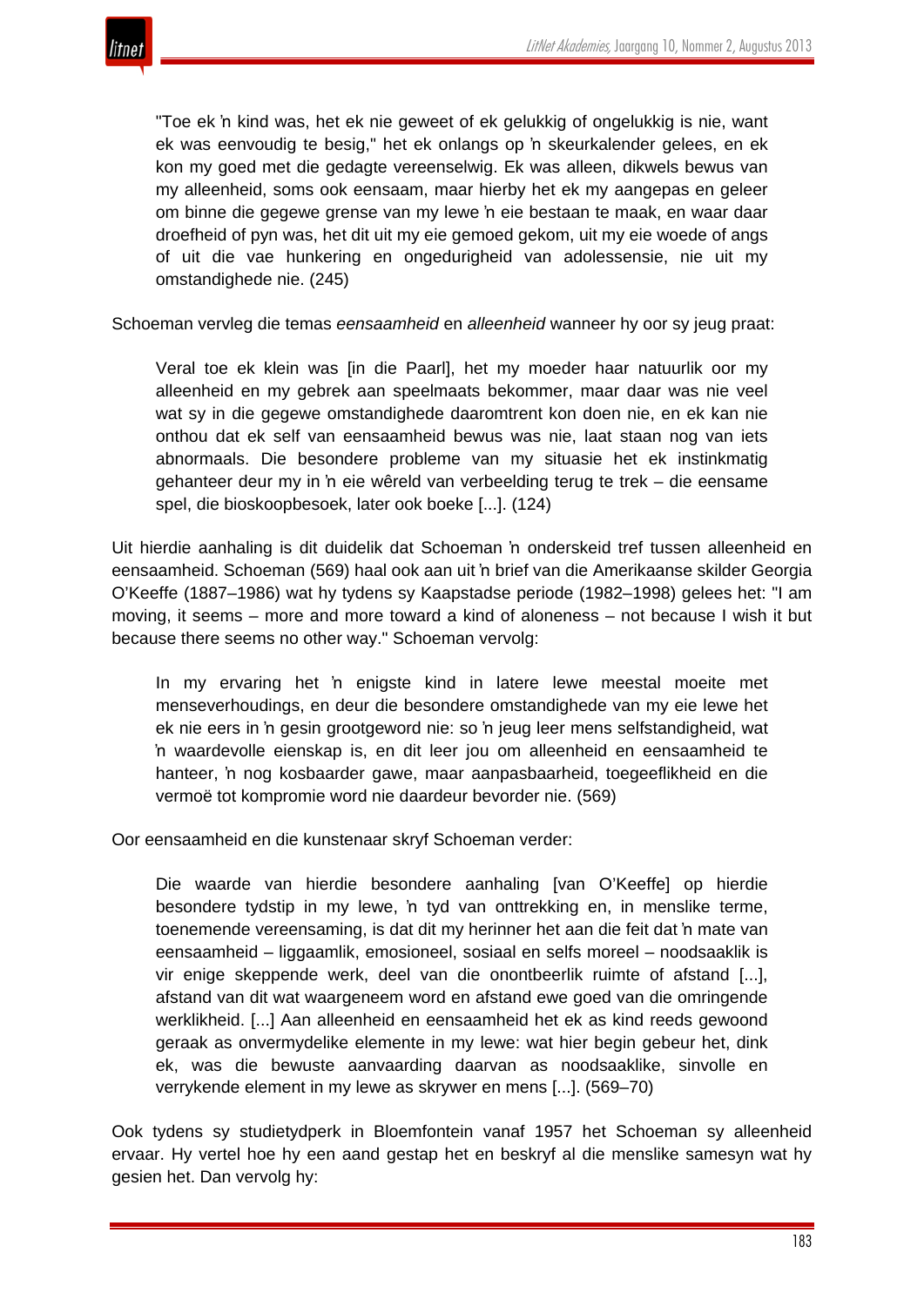

[...] het ek alleen huis toe gestap onder die bome langs die straat met my onbegrepe onrus en verlange, waargeneem in die verbygaan, gekyk sonder om te verstaan, en onthou. [...] die bewussyn dat dinge êrens anders gebeur terwyl ek in die skemer alleen verbygaan, waarneem en onthou, die vermoede dat die wáre lewe êrens anders plaasvind net buite my bereik. (265)

'n Mens wonder of Suzanne Gordon se uitspraak in *Lonely in America* (1976:15; aangehaal deur Rokach 2004:28) hier van toepassing is: "To be alone is to be different, to be different is to be alone, and to be in the interior of this fatal circle is to be lonely. To be lonely is to have failed."

Schoeman (297) verwys na die "vereensaamde jong vroue" in die toneelstukke van Tennessee Williams, *The Glass Menagerie* en *Summer and Smoke* spesifiek, en die feit dat hy vir Engels III op universiteit in Bloemfontein (1957–1959) 'n langer werkstuk oor Williams geskryf het.<sup>34</sup>

Schoeman se moeder het hom as kind baie vryheid toegelaat, as gevolg waarvan hy later die volgende stelling kon maak: "Dat ek ten spyte van dit alles vry was om my begeerte te volg en Ierland toe te gaan, was te danke aan die feit dat my moeder uitdruklik van haar aanspraak op my afstand gedoen het en my vry gelaat het om te gaan." In verband met sy verblyf in 'n klooster in Galway in Ierland verklaar Schoeman:

Die novisiaatsjaar was 'n uitsonderlike tyd gewees en ek het dit as sodanig verduur, maar hier het ek nou in die égte Fransiskaanse lewe beland, en meer en meer het ek na alleenheid, privaatheid en vryheid gehunker in plaas van hierdie ewige geklap van sandale en gerinkel van rosekranskrale rondom my [...]. (342)

In sy outobiografie skryf Schoeman (346, 347) oor sy besluit om die klooster in Galway te verlaat:

En so het daar na twee jaar dus 'n salige en genesende tyd van betreklike vryheid, stilte en isolasie aangebreek. [...] [E]k was vry, nie meer 'n kloosterling, Fransiskaan of "broeder Karel" nie. Dit was vroeg in Februarie 1964. Dié middag het ek alleen na die middestad gegaan om met klere uitgerus te word – o, die wonderlike vryheid van daardie wandeling!

Terug in Suid-Afrika het Schoeman in Bloemfontein gebly, en in 1966 het hy besluit om Johannesburg toe te gaan (374): "Ek was 26 jaar en 6 maande oud: ek was vry, ek was alleen, my lewe kon uiteindelik begin." Dit klink hier of Schoeman 'n noue verband tussen alleenheid en vryheid vind. In sy beskrywing van sy verblyf in Johannesburg tussen 1966 en 1968 kom o.a. die volgende sinne en frases voor:

Aanvanklik was ek eensaam in die groot, onpersoonlike, opwindende stad, en dikwels was ek bitter ongelukkig [...].

alleen in 'n kafee [...], alleen op pad huis toe saans langs 'n leë, reguit straat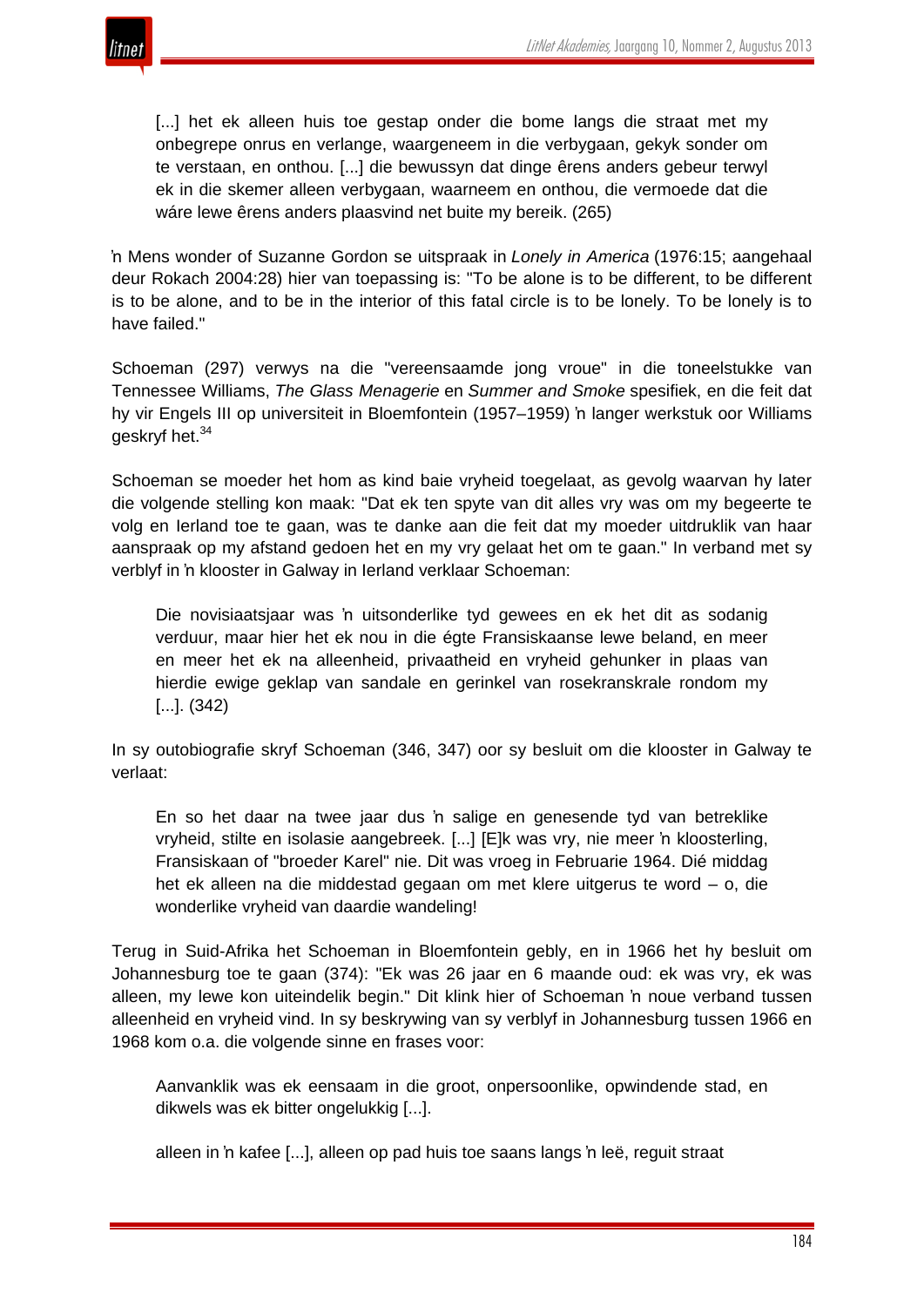

Ek onthou geweldige eensaamheid en verlatenheid en verdriet, maar ook die geselligheid van my woonstel met sy onvergelyklike uitsig oor die stad [...].

die eensaamheid wat soos fisieke pyn kon wees, die oomblikke van pure wanhoop

Algaande het my vleuelslag wyer en sekerder geword. So iets soos 'n vaste vriendekring het ek nooit gehad nie, [...] want ek het nie geweet hoe om so iets tot stand te bring nie, en ewe min sou ek geweet het wat om daarmee te doen of hoe om daarin op te tree. [...] [A]lleen in my woonstel voor die groot venster met sy wye uitsig na die verligte geboue op die heuwelkruin het ek my boeke geskryf, *Spiraal* en *'n Lug vol helder wolke.* (380–1)

Dit is duidelik dat hierdie alleenheid vir Schoeman produktief was.

Rokach skryf (2004:29):

Being alone could be very painful; a time of utter despair. But it may also serve as a time for writing, meditation, and other solitary concentrated activities such as reflection, imagining, planning or reviewing one's life [vergelyk die hoofkarakter in *Hierdie lewe*], and making decisions about the future. Being alone, one can stop the hectic pace of life, and experience solitude. Solitude is thought to promote individuality, creativity, and self-awareness.

Oor alleenheid (*solitude*) verwys Nilsson e.a. (2006:95) na Gotesky (1965) wat van mening is dat alleenheid verbind is met "a person's own desire for loneliness. Solitude is positive and not linked with pain, since the person actively seeks this type of loneliness for various reasons, such as contemplation, artistic endeavours, etc."

Schoeman se "eensaamheid en vreemdheid" het minder geword en "Johannesburg het vir my in die eerste instansie vryheid of bevryding beteken" (400).

Schoeman het tussen 1968 en 1973 in Amsterdam gewoon:

Ek onthou lang, radelose dooltogte deur die stad, wat onvermydelik maar weer in die eensaamheid van die onontkombare kamer geëindig het [...] Ek onthou 'n wandeling in die hawegebied in die ooste van die stad op 'n warm, wasige Sondagmiddag in die somer, en 'n lang, reguit straat met 'n ry boompies al langs die hoë, blinde muur van een of ander loods, wat my bygebly het as samevatting en vergestalting van onuitspreeklike verlatenheid en verlange. (414)

Tydens "gereelde besoeke aan Londen" was hy "besig om nogal rusteloos rond te beweeg en taamlik sinloos geld uit te gee vir my eie vermaak, eensaam maar nie onbevredig nie, of in elk geval voorlopig nog tevrede genoeg" (419, 420).

Tussen 1999 en 2008 het Schoeman in sy geboortedorp, Trompsburg, gewoon, waar hy ook sy outobiografie voltooi het. Hy skryf (675): "Hier is dit nou, in die stilte nadat die laaste voetstap verbygegaan het en die laaste deur gesluit is, die eensaamheid wat geen einde sal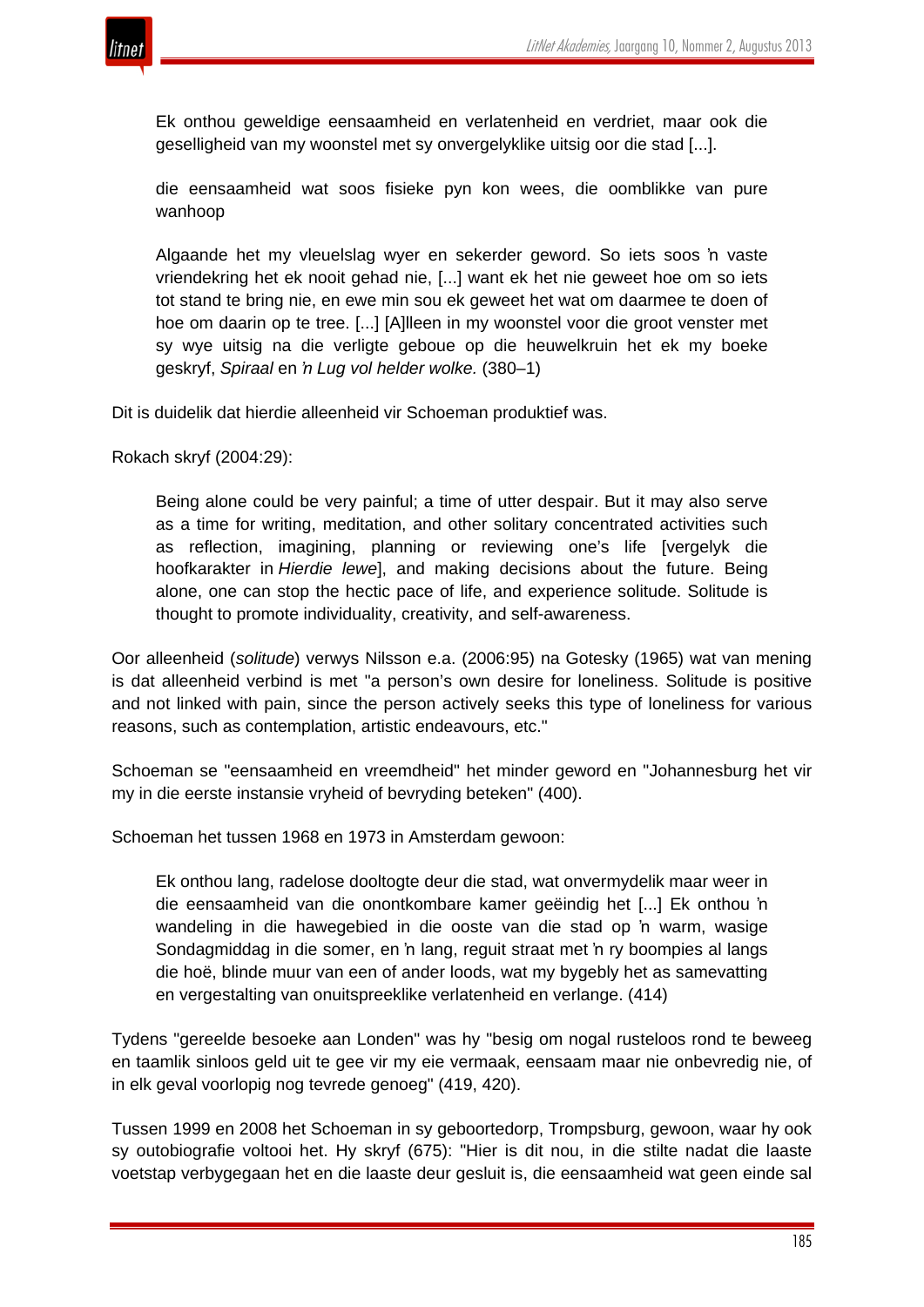ken nie [...]." Die laaste hoofstuk van Schoeman se outobiografie (oor sy terugkeer na en verblyf in Trompsburg) is in wese 'n lang bepeinsing oor alleenheid en alleenwees.

# **7. Verwysings na eensaamheid, alleenheid en vryheid in** *Hierdie lewe*

Gerwel skryf in sy inleiding tot *Hierdie lewe* (2003:5) dat die beeld van "eensaamheid en afgesonderdheid" wat uit Schoeman se persoonlike lewe afgelei kan word, ook in sy romans as "sentrale temas" aangetref word. Schoeman bied in baie van sy romans 'n "verkenning van menslike eensaamheid" aan. Die leser wonder dus of die meeste van die gedagtes wat oor eensaamheid in die roman uitgespreek word, nie in werklikheid 'n beskrywing van Schoeman se eie eensaamheid en alleenheid is nie (soos in die vorige afdeling bespreek is). Alhoewel die leser van die roman besef dat Schoeman nie volledig aan die hoofkarakter in die roman gelykgestel kan word nie, is die ooreenkomste tussen wat Schoeman in sy outobiografie oor homself skryf en die gedagtes van die hoofkarakter in *Hierdie lewe* opvallend.

Daar is voorheen verduidelik dat *eensaamheid* en *alleenheid* nie noodwendig dieselfde gemoedstoestand verteenwoordig nie. Hierdie twee woorde word soos 'n refrein, soos 'n motief, in *Hierdie lewe* aangetref. Die roman kon net sowel *Van eensame mense* genoem gewees het. Reeds op die tweede bladsy sê die "sterwende ou vrou" (soos sy haarself op bladsy 7 noem):

Waar is julle in hierdie groot donker, en kan julle my hoor? Praat met my as julle naby is, hier waar ek alleen lê in die nag en nie kan slaap nie, vasgekeer met my verwarde gedagtes en herinnerings aan die einde van my lewe; praat met my, julle wat meer weet as ek, en verduidelik vir my wat ek nie kan verstaan nie. Maar daar is niks nie, geen stem in die donker of selfs nog die geruis van 'n rok nie, swart in die diepte van die skadu: ek is alleen waar ek hier lê [...]. (2)

En op bl. 10: "[A]lleen, met geen hand om my te lei nie, geen fluisterstem in my oor. [...] Ek moet opstaan en deur die donker terugbeweeg in die verlede, alleen deur die jare."

Wanneer die ou vrou vanaf die eerste hoofstuk hierdie verlede begin beskryf, vertel sy van "min besoekers", want "[d]ie Roggeveld was yl bevolk en die paaie was sleg, sodat mense nie baie rondgekuier het nie" (22). Die mense se eensaamheid word deur die natuur, "die eindelose verlatenheid aan die rand van die berge", beklemtoon (97). "Dit was 'n eensame jeug", "en om een of ander rede was ek alleen, alleen met die skielike wete, onverbiddelik en onvermydelik, dat ek altyd so alleen sal wees soos nou" (23, 90). "Dikwels was ek alleen, en tydens my kinderjare het alleenheid algaande vir my 'n gewoonte geword" (86). "Ek was vreemd en ontuis onder die kinders van my eie leeftyd" (98).

Die ou vrou sien 'n afbeelding van haar eie eensaamheid in die mense rondom haar. Oor die Meester wat 'n tyd lank op hulle plaas gebly het, dink sy: "[H]y was seker maar eensaam onder vreemde mense op daardie afgeleë plaas, ver van sy eie land" (33). (Vergelyk hier die situasie van die jonge Joachim.) Ook die huisbediende Dulsie is, soos die verteller, 'n buitestander, en die "skaapwagtersgesinne" het "in die eensaamheid" in die veld gewoon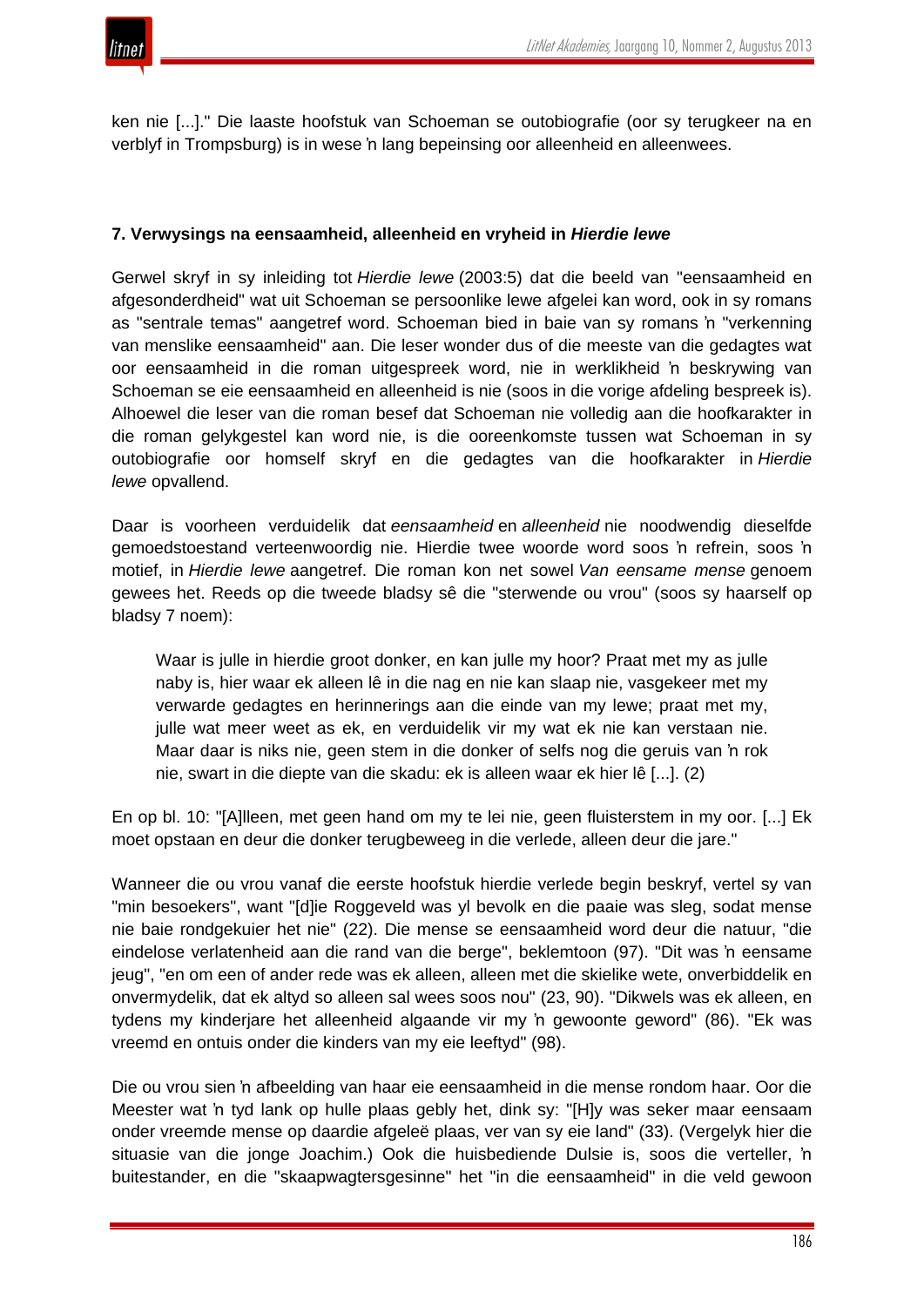

(26, 51). Later vertel die ou vrou (81): "In hierdie tyd van stilte en alleenheid het ek my al hoe meer by die bediendes teruggetrek. Waar anders moes ek dan ook geselskap gaan soek?" Afgesien van Dulsie het die ander bediendes, Gert en Jacomyn, dikwels in die kombuis voor die vuur kom sit "waar hulle so deur die eensaamheid saamgedrywe is".

Ook die goewernante, Miss Le Roux, het 'n eensame mens gebly (99):

[E]intlik was sy by ons seker nooit tuis nie: so vreemd soos wat sy daardie middag op ons legplek in die Karoo aangekom het, het sy vir ons gebly, al het sy uiteindelik ook twee jaar in ons huis gewoon, en dat ek gou alles oor haar uitgevind het, was maar net omdat ek noodgedwonge vir haar 'n gespreksgenoot geword het in haar eensaamheid [...].

Oor die mense rondom haar voel die hoofkarakter (111): "Alleen, het ek besef waar ek oor die herd buk om die vuur te blus en my pad deur die donker huis kamer toe voel; alleen, mens teen mens gekeer in selfsug, verdeeldheid en wrok."

Ook Stienie, die jong vrou van haar broer Jacob se seun Maans, sou volgens die verteller nie die eensaamheid vryspring nie (150):

Was dit wat sy begeer het, om só as welgestelde en deftige jong getroude vrou in ons ou grasdakkerkie te kan verskyn; was dit voorlopig die maat van haar ambisie, of was dit ook tóé maar net die eerste stap op 'n lang en eensame pad waarvan sy self nie eers die einde kon voorsien nie?

Dit is eers later dat die hoofkarakter insig verkry in haar omstandighede:

Nou sien ek daardie leegheid, nou besef ek daardie eensaamheid, al kan ek dit nog altyd nie heeltemal begryp nie [...] Ek onthou nog die verlatenheid wat my oorval het waar ek langs die kind op die bank voor die huis sit en kyk na die veld wat wegstrek in die aandson, wyd en egalig tot by die horison: die bank en die kind langs my, die skottel op my skoot – wat was ek besig gewees om te doen? – en die leegheid voor my in die aandlig. Toe het ek opnuut besef hoe alleen ek werklik is. (102, 106)

Daar is 'n ander woord wat 'n gevoel tussen *alleenheid* en *vryheid* verteenwoordig: *veilig*. Of moontlik word dit as 'n sinoniem vir *alleenheid* of vir *vryheid* gebruik. Vir die mondigwordingsparty van Maans, haar broerskind, het 'n groot aantal mense opgedaag en ook in die huis oorgebly. Die volgende oggend het hulle vertrek (139): "Ek het opgestaan en uitgegaan in die helder oggend, en ek het die perdekarre gesien wat wegry, en ek het geweet dat ek weer veilig is, uiteindelik weer veilig."

Teenoor die gebruik van die woorde *eensaam*, *eensaamheid*, *alleen* en *alleenheid* staan die woorde *vry* en *vryheid*. Die hoofkarakter verwys met die gebruik van die woorde *vry* en *vryheid* na verskillende situasies, byvoorbeeld om vry te wees van werksverpligtinge en om vry te wees van sosiale verhoudings met mense. Die woorde slaan dus op verskillende omstandighede, net soos die woord *frei* in Joachim se motto 'n verskeidenheid moontlike toepassings het. Eers op bl. 40 word die woord *vryheid* aangetref,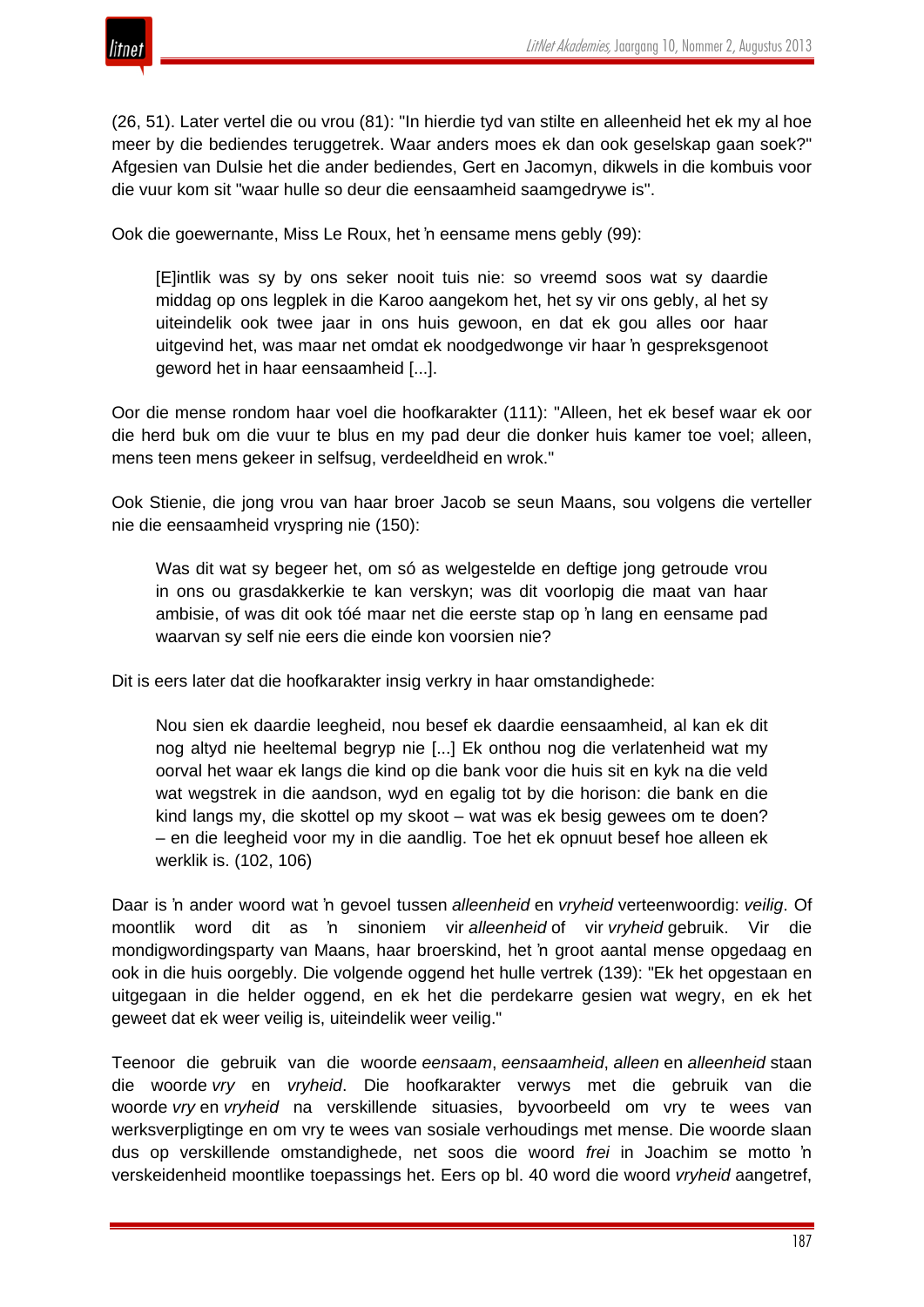

maar dit is nie die vryheid van die hoofkarakter nie. Dit handel daar oor die "mate van vryheid" wat die hoofkarakter se moeder aan haar skoondogter Sofie gegun het (40). Die hoofkarakter het as kind tog vryheid ervaar (77):

Snaaks om terug te dink en te onthou dat daar ooit 'n tyd was dat ek as kind volkome onbesorgd kon voel, sonder bewussyn van enige onheil wat my sou kan raak: die huis, die werf, die veld het voor my uitgestrek en ek het die vryheid daarvan argeloos aanvaar, ek het deur die spoelende lig en skadu van die veld gehardloop en my hand in die lente na die blomme uitgestrek om hulle te gryp.

Maar toe sy later die rol van kinderoppasser en huiswerker moes aanneem, het sy, nadat haar ma en pa reeds gaan slaap het, by die vuurherd gesit, "die enigste oomblikke van vryheid wat ek geken het" (109). En toe haar ouers een dag saam weg is (moontlik na 'n begrafnis), het sy haar "skielike vryheid" ervaar (112). "Net soms het ek opgekyk, die doek, die strykyster, die pan in my hand, en deur 'n venster of 'n oop deur toevallig die vryer wêreld buite die mure van die huis gesien […]" (128).

Ná haar pa se dood het die verteller en haar ma op die dorp gaan woon. Waar die hoofkarakter op haar sterfbed lê, dink sy terug aan daardie tyd (146):

Wat was die gevoel wat by my opgekom het waar ek alleen buite in die tuin bly talm het in plaas van in te gaan in die huis en die deur agter my toe te stoot? Dit weet ek nie meer nie; dis te lank gelede, en só fyn kan ek nie onthou nie. Dalk iets soos onrus of verlange – maar nee, ek glo nie so nie, want as ek ooit deur sulke onrustige gevoelens versteur is, het die tyd lankal reeds oorgegaan. Dalk iets soos berusting in die vrede van die aand en my eie alleenheid; dalk toe reeds 'n onduidelike besef van my eie vryheid waar ek alleen staan in die tuin en luister hoe die jongmense saam lag in die verte.

"Vir ander mense het dit seker soos 'n eensame en eentonige lewe gelyk, maar ek het dit self nooit so ervaar nie, want ek het geleer om my van die uiterlikhede daarvan los te maak en nie deur die beperkings van my bestaan geraak te word nie" (158).

Haar ma is dood (164–5), en

[d]ie bure het vir my jammer gevoel waar ek so alleen agtergelaat is [...] [e]n ek kon nie vir hulle sê dat daar niks is wat ek van hulle begeer nie; onbegrypend het hulle my aangekyk waar ek woordeloos en sonder trane teenoor hulle staan, ongemaklik in die aanwesigheid van hul ongewenste meelewing, en wag dat hulle moet gaan en my alleen laat [...].

Ook die predikant kon haar aanvaarding van haar eensaamheid nie begryp nie (164):

Die jong predikantjie het gereeld gekom om my met Skrifaanhalings te steun en vertroos en met my te bid dat ek my verlies sal kan verwerk en my nuwe eensaamheid aanvaar [...].

[...]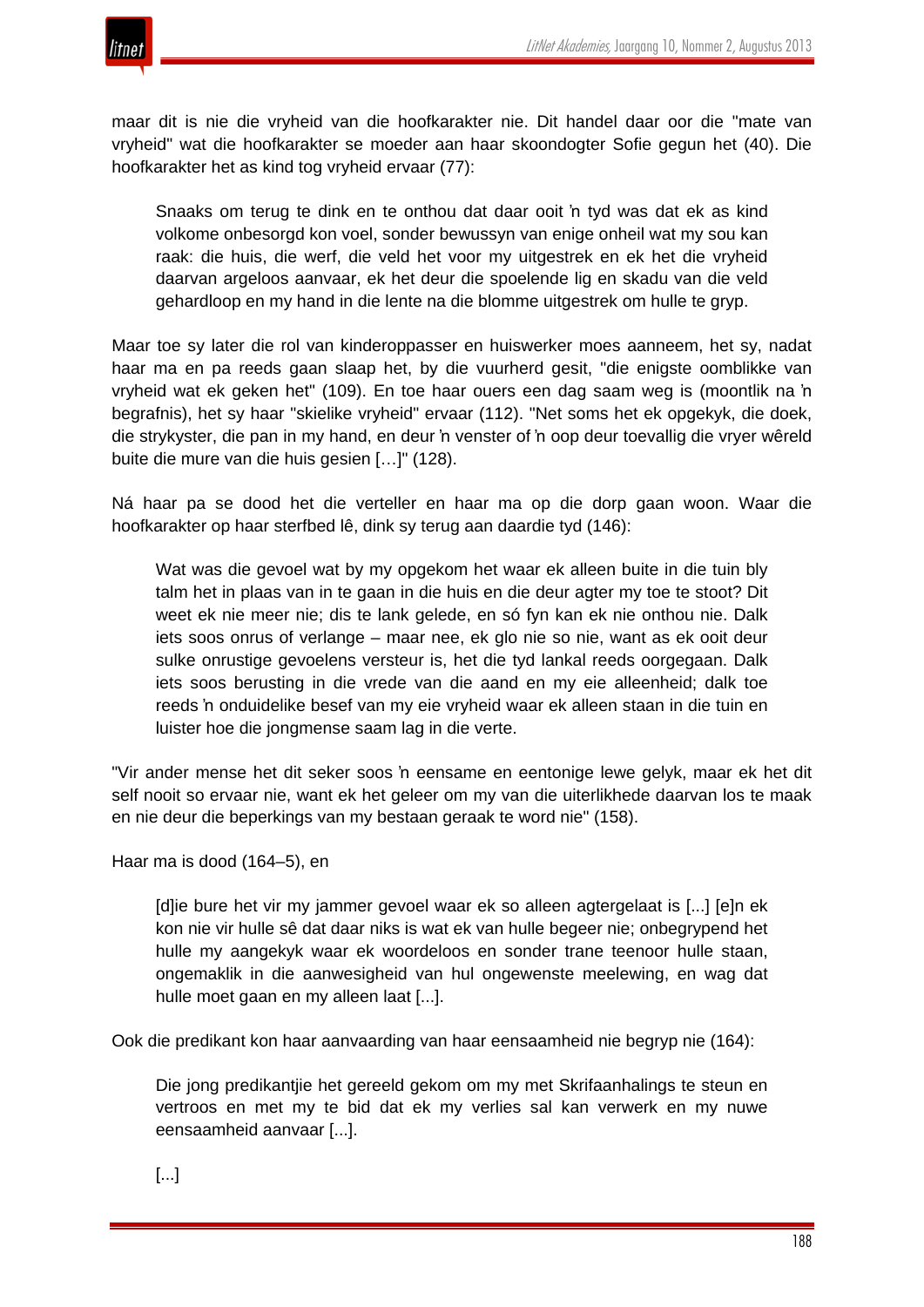

[W]at die eensaamheid betref, alleen in die groot huis ná Moeder se begrafnis, verwonderd het ek daardie winter besef dat ek nie eensaam is nie en dat ek nog nooit van eensaamheid bewus was nie.

Later in die roman noem sy dit "'n duiselende vryheid" (187). Daar het "soms hele dae verbygegaan dat ek met niemand praat nie behalwe die vrou wat die huiswerk kom doen; wanneer sy in die namiddag loop, was ek alleen in die skoon, leë wagtende huis" (165).

Na 'n swaar sneeuval besef die verteller dat (165)

my toestand van vryheid vir my nog nuut en ongewoond was. Met die wakker word dié oggend was ek reeds van my dieper afsondering bewus [...] en ek het die hele dag alleen in die huis deurgebring sonder om met iemand te praat of te moet praat [...], die eerste dag van volslae vryheid wat ek in my lewe geken het.

Vergelyk hier Schoeman (2002:346) se woorde oor sy eie "salige en genesende tyd van betreklike vryheid, stilte en isolasie" nadat hy die klooster in Galway verlaat het.

Die verteller het nou "die moontlikhede van my nuwe vryheid oorweeg" (168). Stienie het "byna terloops gevra of Tantetjie dan nie eensaam sal wees alleen hier op die dorp nie", maar "ek het gou aan die vryheid gewoond geraak" (171). Wanneer Maans en Stienie ná 'n kuier vertrek het, was sy heerlik "oorgelewer aan my eie vryheid" (172).

Hierdie aanhalings waarin die woord *vryheid* gebruik word, kom opmerklik dikwels naby die einde van die roman voor.

Die sentrale begrippe wat in hierdie artikel behandel word, word ook vermeng, soos in die volgende aanhaling (176): "Het daardie bevryding, daardie vryheid, daardie duiselingwekkende alleenheid ná Moeder se dood werklik so lank geduur soos ek my nou verbeel?" Sy noem haar "kosbare vryheid", "alleen in die leë huis". Maar: "Die tyd van volkome vryheid het nie lank geduur nie" (177), en die ou vrou het gevra dat sy teruggeneem word plaas toe.

"[N]amate ek ouer word, het al hoe meer vryheid my te beurt geval, daardie vryheid waarop ek so lankal reeds voorberei is en wat ek nou so goed kon gebruik" (199–200).

Sy was soms vir dae of weke alleen op die plaas:

Algaande [...] het ek geleer hoe wyd die grense van my vryheid loop en hoe ver ek kan gaan sonder om op enige beletsel te stuit; ek het geleer dat ek kan kom en gaan soos ek verkies en dwaal waar ek lus voel, en ek het weer al die ou paaie teruggevind en die geliefde plekke van my kinderjare opnuut ontdek. (200)

Die verteller gebruik die woord *vryheid* opvallend wanneer die leser *eensaamheid* of *alleenheid* sou verwag. Hierdie voorbeelde kom veral in die laaste bladsye van die roman voor. "[W]anneer die huis vol mense was, het ek al hoe meer dikwels die vryheid gevoel om my aan die geselskap te onttrek" (204); "waar ek buite die kring van hul gesprek bly sit, het die besef van my vryheid my oorweldig" (205). Hier verwag die leser die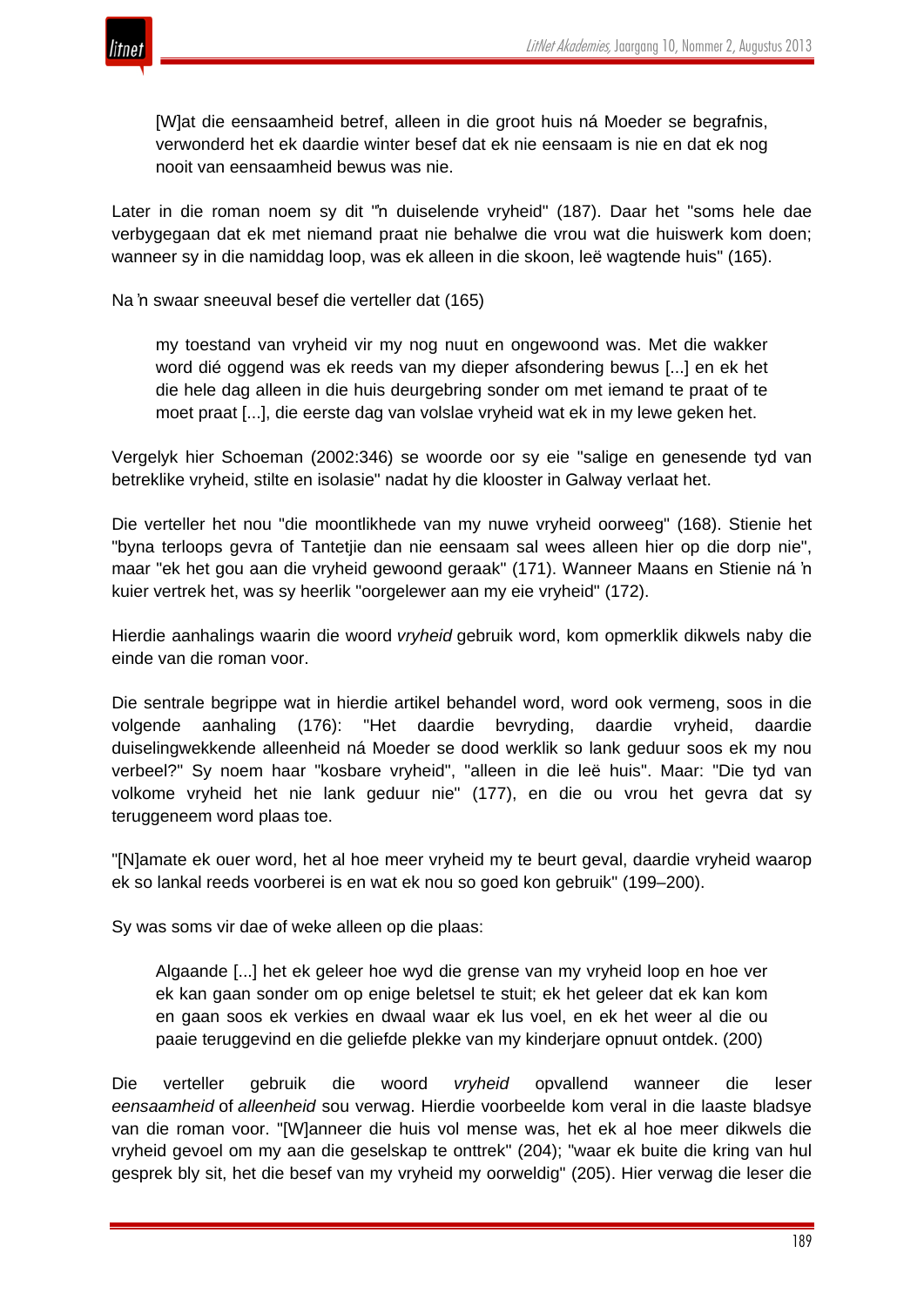

woord *eensaamheid* of *alleenheid* in die plek van *vryheid*. Die ou vrou het dus haar eensaamheid en alleenheid oorkom en dit gesublimeer deur dit met "my vryheid" te vervang.

Sy is nou "gedwing om my alleenspraak voort te sit waar ek lê en wag op bevryding" (180). "Net ek het agtergebly, wagtend op die dagbreek, sterwend in die donker [...]. Ek het alleen oorgebly" (198). Op haar doodsbed ("alleen hier in die donker aan die einde van my lewe", 166) ervaar sy uiteindelik werklike vryheid van die verlede:

Die lang nag waarin ek vasgevang gelê het, is oor, en ek is bevry van die onverbiddelike gang van gedagtes wat ek nie kan bepaal en herinnerings wat ek nie kan ontwyk nie, onthef van die verpligting om te herhaal wat ek nie wil onthou nie en te herlewe wat ek my gedwing het om te vergeet. (129)

# **8. Gevolgtrekking**

Karel Schoeman se roman *Hierdie lewe* bevat vele motiewe. Onder die belangrikste tel die voortdurende verwysing na *eensaamheid* en *alleenheid*. Hierdie leitmotief word later in die roman opvallend deur die woord *vryheid* oorskadu. Dit is asof die hoofkarakter haar eensaamheid omvorm tot vryheid. Schoeman sê self die motief is by hom eerder "Eensaam, maar vry" (E-A-F) as wat dit "Vry, maar eensaam" is. Joseph Joachim se lewensmotto, "Frei aber einsam" (F-A-E), toon opvallende ooreenkomste met die gedagtes van die hoofkarakter in Schoeman se roman.

Beide kunstenaars (Joachim en Schoeman) het dikwels oor hulle eensaamheid kommentaar gelewer: Joachim in sy briewe (en, moet 'n mens aanneem, ook as musikus "indirek" in sy werk as violis, dirigent en komponis) en Schoeman in sy romans en outobiografie. Die motief is ook deur die Duitse komponiste Schumann en Dietrich gebruik in die uitsonderlike Sonate vir klavier en viool wat hulle in 1853 saam met Brahms gekomponeer het en as 'n geskenk aan Joachim opgedra het. Dit is ironies dat die *F-A-E-sonate* juis as 'n gebaar van vriendskap geskep is, en dat dit nie noodwendig oor eensaamheid en alleenheid handel nie.

Schoeman beweer dat hy nie van hierdie feite oor Joachim, Schumann, Dietrich en Brahms bewus was nie. Daar is nogtans opvallende ooreenkomste wat die twee werke ('n 19deeeuse sonate vir klavier en viool en 'n 20ste-eeuse Afrikaanse roman) en die twee kunstenaars ('n violis/dirigent/komponis en 'n skrywer) op ongewone en verrassende wyse verbind. Schoeman se uitspraak dat hy "eerder die aksent wil verskuif en van Einsam Aber Frei wil praat, wat m.i. juister is", is insiggewend: die F-A-E-musiekmotief kan ook terugwaarts aangebied word (soos wat gereeld met musiekmotiewe gebeur): E-A-F.

Die lewensverhale van Joseph Joachim, Karel Schoeman en die hoofkarakter in *Hierdie lewe* kry voller betekenis wanneer dit deur die lens van die konsepte *eensaamheid*, *alleenheid* en *vryheid* bestudeer word. Joachim het baie vriende gehad en het nogtans eensaam gevoel (vgl. Dahlberg se kategorie "Loneliness with others"). Joachim moes van jongs af leer om op sy eie klaar te kom. Dit het hom baie eensaam gemaak en hy kon hierdie eensaamheid, ten spyte van sy besige lewe en baie vriende, nooit afskud nie. Schoeman, daarenteen, het probleme met die sluit van vriendskappe ondervind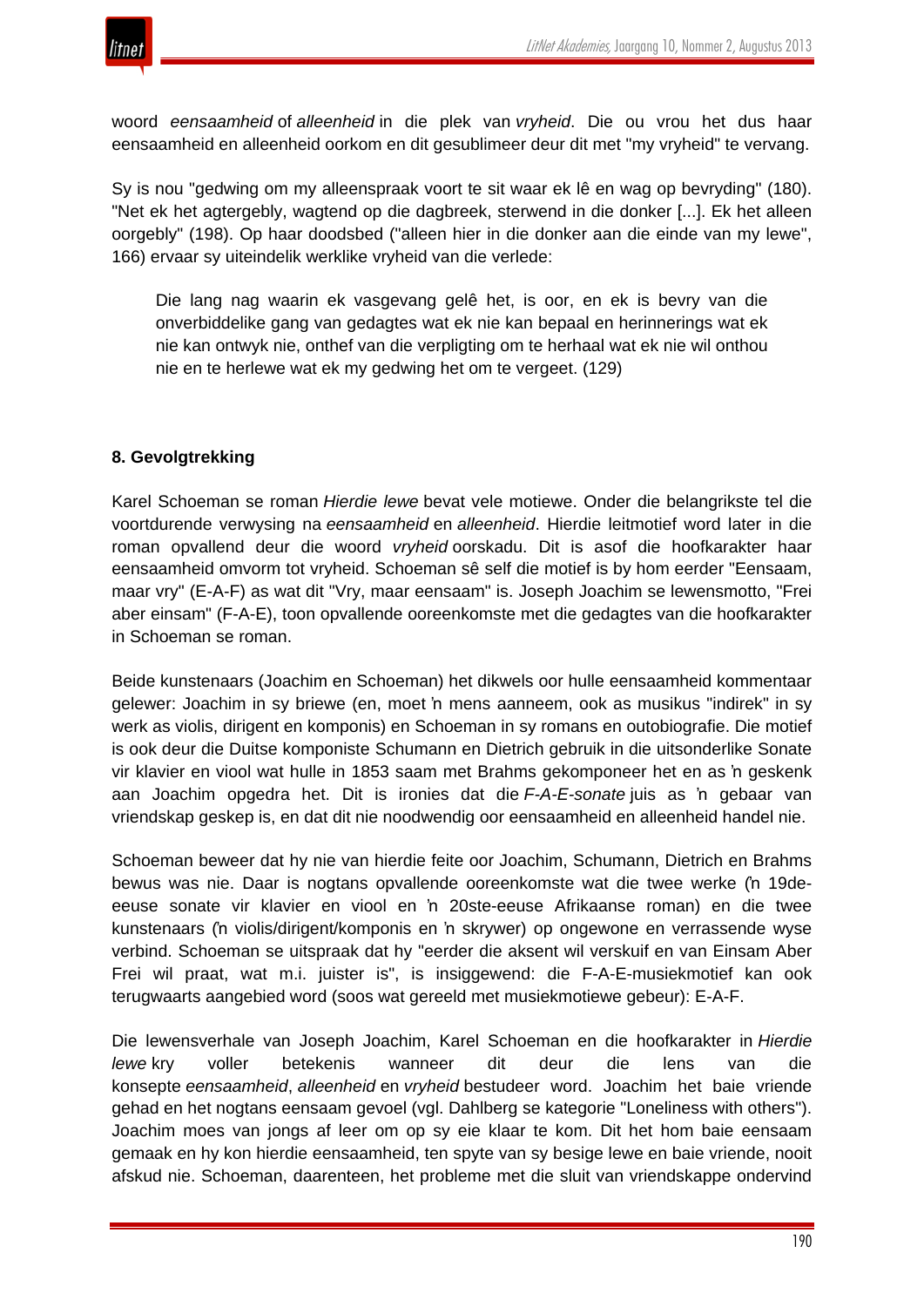

(vgl. Dahlberg se opskrif "Loneliness is to be without the others"). Schoeman se eensaamheid is eerder 'n karaktertrek en 'n persoonlike keuse. Hy is dus doelbewus 'n buitestander, terwyl Joachim dit nie wou wees nie. Beide kunstenaars ondervind egter die voordele van alleenheid deurdat hulle hul meer volledig aan hulle kuns kon wy (vgl. Dahlberg se "Loneliness is restful and creative"). Die verteller in *Hierdie lewe* het haar eensaamheid oorkom en haar vryheid bereik.

Die hoofgevolgtrekking van die studie is dat die lewens en idees van Joachim en Schoeman, die titel en inhoud van die *F-A-E-sonate*, en die inhoud van die roman *Hierdie lewe* op verrassende wyse verbande toon.

# **Bibliografie**

Bekhet, A.K., J.A. Zauszniewski en W.E. Nahkla. 2008. Loneliness: A concept analysis. *Nursing Forum*, 43(4):207–13.

Borchard, B. 2001. Joachim, Joseph. In Sadie (red.). Volume 2. 2001.

—. 2005. *Stimme und Geige: Amalie und Joseph Joachim*. Wene: Böhlau Verlag.

Burger, W. en H. van Vuuren. 2002. *Sluiswagter by die dam van stemme: beskouings oor die werk van Karel Schoeman*. Pretoria: Protea Boekhuis.

Dahlberg, K. 2007. The enigmatic phenomenon of loneliness. *International Journal of Qualitative Studies on Health and Well-being*, 2:195–207.

Daverio, J. 2001. Schumann, Robert. In Sadie (red.). Volume 22. 2001.

Edie, J.M. (red.). 1965. *An Invitation to Phenomenology*. Chicago: Quadrangle Books.

Eisler, E. 2011. The "F-A-E Sonata" is an ode to kindred spirits. *Strings*, 25(6):33–6.

Floros, C. 1999. Aspekte der Brahms-Biographie. *Johannes Brahms: Quellen, Text, Rezeption, Interpretation*.Internasionale Brahms-kongres, Hamburg, 1997. München: Henle.

—. 2010. *Johannes Brahms. "Free but alone": A life for a poetic music*. Vertaal deur E. Bernhardt-Kabisch. Frankfurt am Main: Peter Lang.

Fuller Maitland, J.A. 1905. *Joseph Joachim*. Londen: John Lane.

Gerwel, J. 2003. Voorwoord. In Schoeman (2003).

Gordon, S. 1976. *Lonely in America*. New York: Simon & Schuster.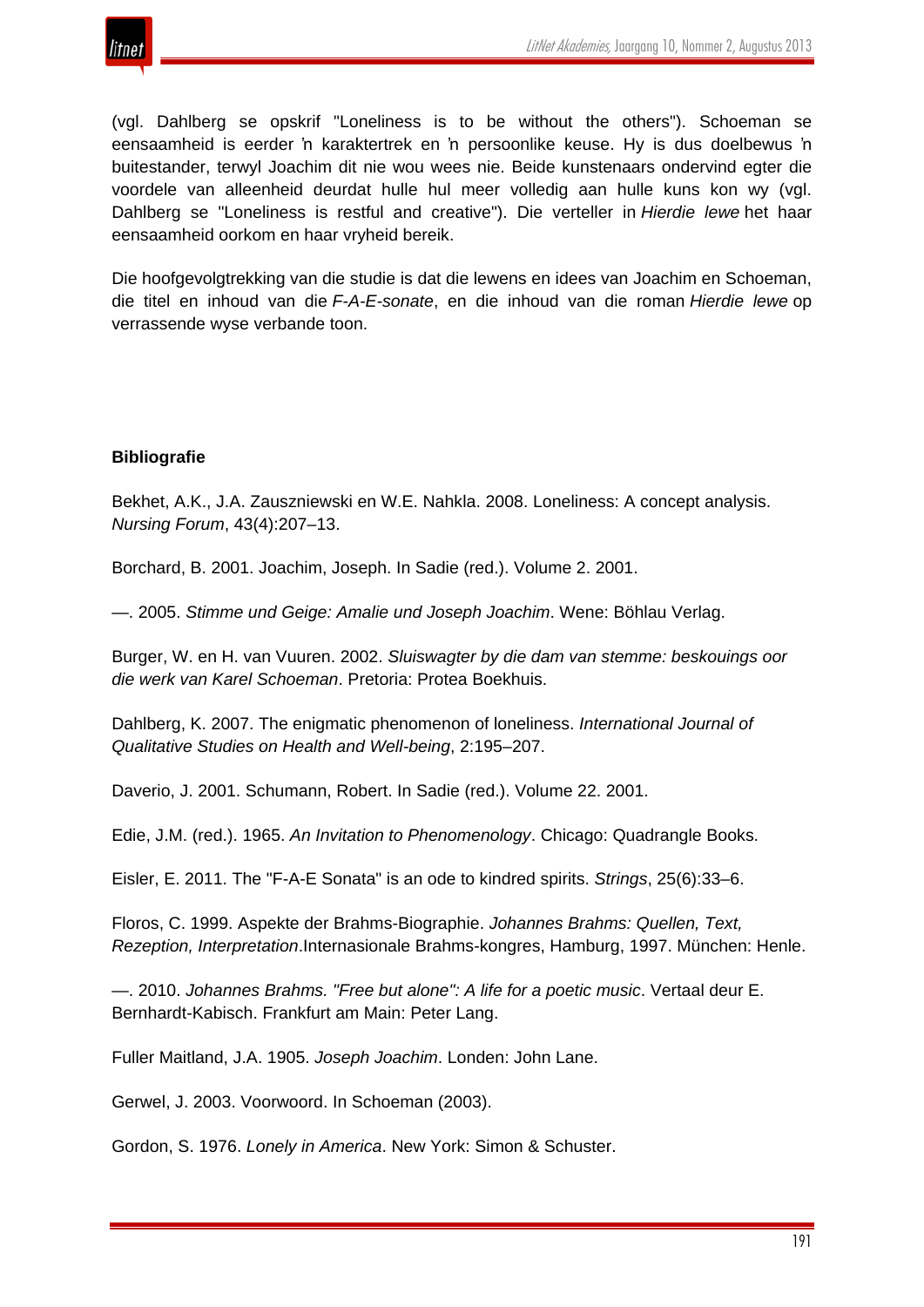

Gotesky, R. 1965. Aloneness, loneliness, solitude. In Edie (red.) 1965.

Hojat, M. en R. Crandall (reds.). 1987. *Loneliness: Theory, research, and applications*. Londen: Sage.

Kannemeyer, J. 2005. *Die Afrikaanse literatuur 1652-2004*. Kaapstad: Human & Rousseau.

Joachim, J. en A. Moser. 1911. *Briefe von und an Joseph Joachim*. Versamel en uitgegee deur J. Joachim en A. Moser: 1842–1857. Berlyn: Julius Bard.

—. 1912. *Briefe von und an Joseph Joachim*. Versamel en uitgegee deur J. Joachim en A. Moser: 1858–1868. Berlyn: Julius Bard.

—. 1913. *Briefe von und an Joseph Joachim*. Versamel en uitgegee deur J. Joachim en A. Moser: 1869–1907. Berlyn: Julius Bard.

Joachim, J. 1972. *Letters from and to Joseph Joachim*. Uitgesoek en vertaal deur N. Bickley. New York: Vienna House.

Lechte, J. 2008. *Fifty key contemporary thinkers: From structuralism to post-humanism*. Londen: Routledge.

McGraw, J. 1995. Loneliness, its nature and forms: an existential perspective. *Man and World*, 28:43–64.

Mercer-Taylor, P. 2000. *The life of Mendelssohn*.Cambridge: Cambridge University Press.

Moser, A. 1908a. *Johannes Brahms im Briefwechsel mit Joseph Joachim*. Berlyn: Deutsche Brahms-Gesellschaft.

—. 1908b. *Joseph Joachim: Ein Lebensbild*. *Erster Band (1831–56)*. Nuwe, bygewerkte en uitgebreide uitgawe in twee volumes. Berlyn: Deutsche Brahms-Gesellschaft.

Nilsson, B., U.Å. Lindström en D. Nåden. 2006. Is loneliness a psychological dysfunction? A literary study of the phenomenon of loneliness. *Scandinavian Journal of Caring Sciences*, 20(1):93–101.

Perlman, D. en P. Joshi. 1987. The revelation of loneliness. In Hojat en Crandall (reds.) (1987).

Rokach, A. 2004. Loneliness then and now: Reflections on social and emotional alienation in everyday life. *Current Psychology*, 23(1):24–40.

Sadie, S. (red.). 2001. *The New Grove Dictionary of Music and Musicians*. 2de uitgawe. Londen: Macmillan.

Schoeman, K. 1993. *Hierdie lewe*. Kaapstad: Human & Rousseau.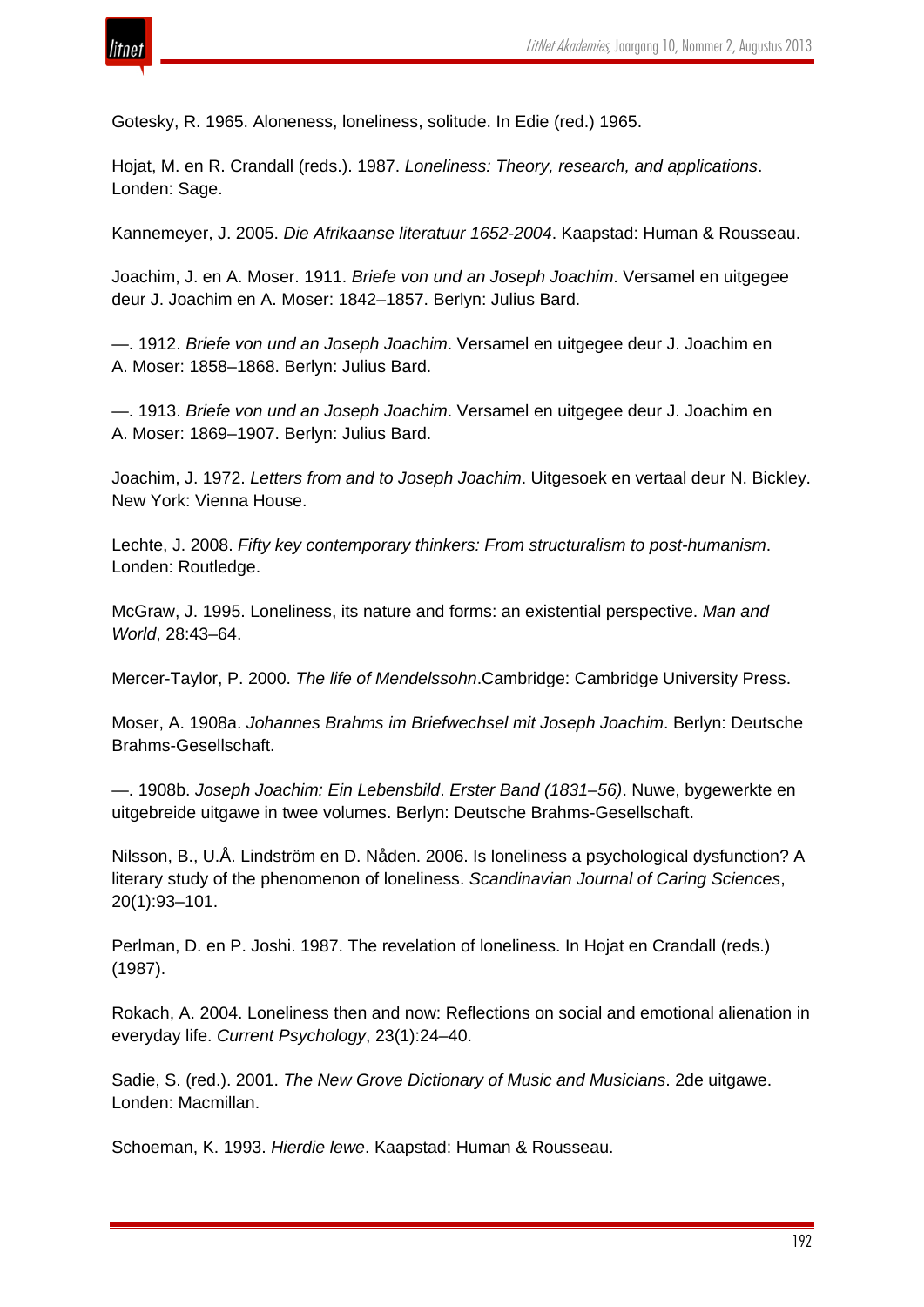

- —. 2002. *Die laaste Afrikaanse boek*. Kaapstad: Human & Rousseau.
- —. 2003. *Hierdie lewe*. Eerste Klassiek-uitgawe. Kaapstad: Human & Rousseau.
- —. 2004. E-pos aan Heinrich van der Mescht vanaf Trompsburg.
- —. 2005. *This life*. Kaapstad: Human & Rousseau.
- —. 2009. *Cette vie*. Parys: Phébus.
- —. 2011. E-pos aan Heinrich van der Mescht vanaf Bloemfontein.
- —. 2012. E-pos aan Heinrich van der Mescht vanaf Bloemfontein.

Schumann, R. 1853. Neue Bahnen. *Neue Zeitschrift für Musik*, 33:185–6.

Stoll, B. 1978. Joseph Joachim: Violinist, pedagogue, and composer. Ongepubliseerde PhDproefskrif, Universiteit van Iowa.

Van der Mescht, H. 2005. "Die monnik by die see" en die monnik in Trompsburg: Caspar David Friedrich se skilderye en Karel Schoeman se roman *Hierdie lewe*. *Stilet*, 17(1):206–26.

Viljoen, L. 2002. "Die ongeagte meisiekind, die ongetroude dogter, die oujongnooitante": identiteitskonstruksie in *Hierdie lewe*. In Burger en Van Vuuren (reds.) (2002).

#### **Eindnotas**

<sup>1</sup> Ek bedank Melissa Gerber (Universiteit van Pretoria), John Hinch (UP), Peter Horton (Royal College of Music, Londen), Ann Kersting-Meuleman (Johann-Wolfgang-Goethe-Universität, Frankfurt), Dong Ho Kwak (UP), Adri Prinsloo (departement sielkunde, UP), Isobel Rycroft (musiekbiblioteek, UP), Friederike Scholtz (UP), Tinus Spies (UP) en Caroline van Niekerk (UP) vir hulle onbaatsugtige hulp. Daarby ook die Oppenheimer Memorial Trust vir geldelike ondersteuning.

<sup>2</sup> So is die *Abegg-variasies* vir klavier op. 1 van Schumann (1810–1856) gebou op 'n motief met die toonhoogtes A, B-mol, E, G en G. (B-mol is gelyk aan B in die Duitse gebruik.) Die werk is opgedra aan Pauline von Abegg, vandaar die gekose toonhoogtes. Schumann se liedere en ander werke bevat talle verwysings na sy geliefde vrou, Clara, deur gebruikmaking (soms met ingevoegde toonhoogtes) van die note C, [L,] A, [R] en A. Die letters L en R sou dan deur ander toonhoogtes verteenwoordig word. So sou Clara se naam voltooi kon word.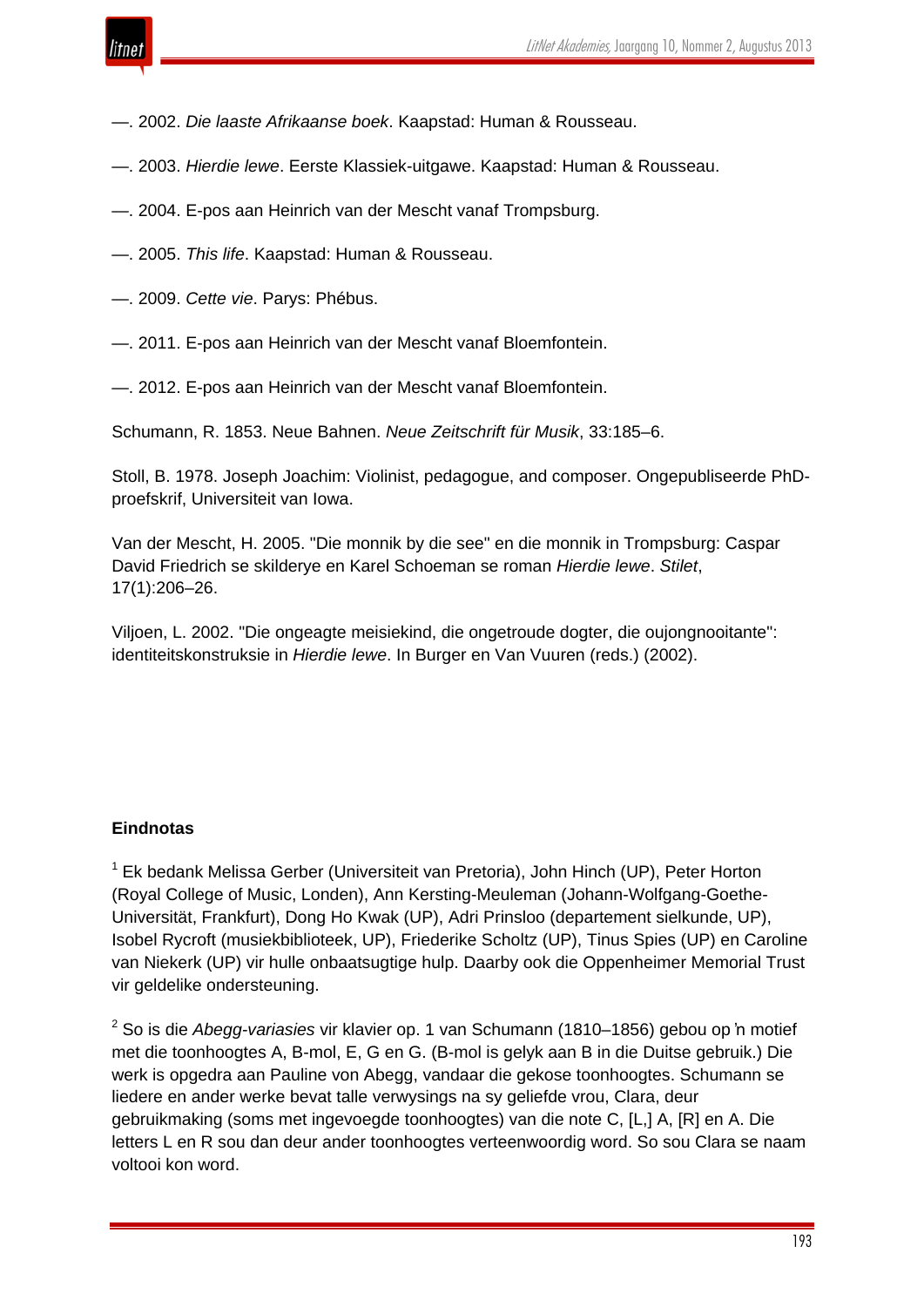

<sup>3</sup> Hier was sy hoof-onderwyser Joseph Böhm, 1795–1876, in wie se huis Joachim ook gebly het (Borchard 2005:79–80).

<sup>4</sup> Joachim noem hom "Verehrter Meister!" in 'n brief uit Londen van moontlik 12 April 1847 (Joachim en Moser 1911:5).

<sup>5</sup> Later, tydens die jaar waarin die F-A-E-sonate ontstaan het, noem Joachim vir Schumann "my geëerde vriend en meester" in 'n brief uit Hannover aan Gisela von Arnim (3 en 4 Desember 1853; Joachim 1972:45).

<sup>6</sup> Hulle het in Desember 1844 na Dresden verhuis.

 $7$  Beethoven se Vioolkonsert (in 1806 gekomponeer) is eers in 1808 gepubliseer. Die werk was egter sedert die eerste uitvoering op 23 Desember 1806 in die openbare domein.

<sup>8</sup> Vergelyk Goethe se gedig "Wonne der Wehmut", wat heelwaarskynlik aan Joachim bekend was.

<sup>9</sup> "nicht mit meinen Worten zu schildern ist".

<sup>10</sup> "das sehnliche Verlangen die Meinigen zu sehen, deren lieben Anblick ich schon seit so lange entbehrte".

<sup>11</sup> "Aber ich glaube, der Mensch muß seiner Ausbildung, wenn es nöthig ist, auch ein Opfer bringen, und sich früh an Entbehrung, selbst dessen, was er am aller liebsten in dieser Welt hat, gewöhnen." Joachim sou eers sewe jaar later sy ouers weer sien.

<sup>12</sup> "In Paris kenn ich keinen einzigen Menschen, und bin also ganz allein."

 $13$  Daarna wou hy weer Engeland toe gaan, "to astonish the nativ's [sic], if possible".

<sup>14</sup> "[H]auptsächlich sehne ich mich recht sehr, wie noch nie, nach einem warmen, engen Verkehr mit meinen allernächsten, liebsten Anverwandten, deren Anblick ich schon lange entbehrt habe. Gott, wie wohl wird es mir thun, meine gute Eltern und Geschwister zu sehen!"

<sup>15</sup> "meinen Wunsch, so selbständig und frei als möglich in meiner Kunst zu wirken".

<sup>16</sup> "Du weiβt nicht, wie ich mich nach einem recht nahen brüderlichen Herzen sehne; wie ich in meiner Einsamkeit an Dich und die Unsrigen sehnsuchtsvoll gedacht!"

<sup>17</sup> Mendelssohn is op 21 Maart 1816, toe hy sewe jaar oud was, in die Christelike geloof gedoop (Mercer-Taylor 2000:31).

 $18$  "Ich habe mir oft Vorwürfe darüber gemacht, es zu überwinden gesucht, aber es ist wohl zu tief in mir gegründet, muβ wohl zu meiner Natur gehören, und stammt vielleicht aus dem Orient, daβ ich so leicht in so schlimme Stimmung verfalle."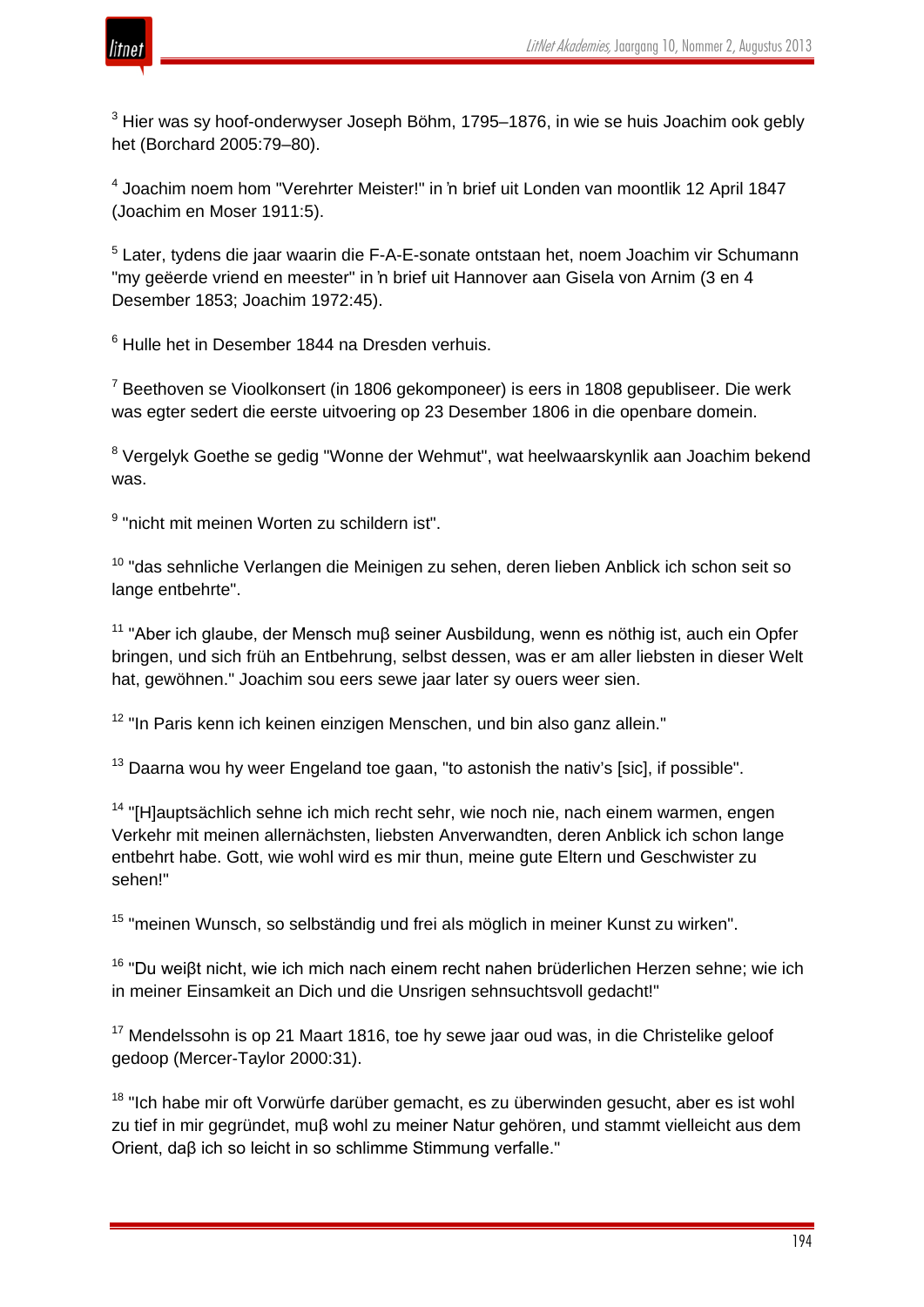

 $19$  Brahms was op 'n konserttoer saam met die Hongaarse violis Eduard Reményi (1828–98), ook 'n leerling van Böhm, by wie Joachim onderrig ontvang het.

 $20$  Dit is belangrik om nie Joachim en Brahms se status uit 'n 21ste-eeuse perspektief te beskou nie: Brahms word tans as een van die grootste meesters beskou, en Joachim beklee 'n mindere plek.

<sup>21</sup> Dit was Schumann se laaste artikel.

<sup>22</sup> Joachim aan Brahms: "Mein geliebter Johannes!", "Lieber Freund Johannes!", "Lieber Johannes!", "Mein lieber Johannes!", "Lieber, Guter", "Lieber Herzensfreund!"; Brahms aan Joachim: "Herzlieber Freund!", "Geliebter Freund!", "Lieber Joseph!", "Geliebter Joseph!", "Herzlieber!" (Moser 1908a:1–25).

<sup>23</sup> Schumann dra sy op. 132 (in die jaar 1853 gekomponeer), *Märchenerzählungen* (Sprokiesverhale), aan Dietrich op. Die werk bestaan uit vier stukke vir klarinet, viool en klavier.

 $24$  Die Sonate op. 2 is aan Clara Schumann opgedra.

 $25$  Die Sonate op. 1 is aan Joachim opgedra.

<sup>26</sup> Hierdie uiters opwindende deel, tans slegs *Sonatensatz* (Sonatedeel) genoem, word gereeld losstaande deur violiste en pianiste uitgevoer. Dit is eers byna tien jaar ná Brahms se dood gepubliseer (in 1906).

 $27$  Reeds tussen 29 en 31 Oktober 1853 voeg Schumann twee dele by sy oorspronklike twee bydraes en skep so sy Sonate nr. 3 in A-mineur vir viool en klavier (Daverio 2001:788). In November 1853 voltooi Brahms die Finale van sy Sonate nr. 3 vir klavier in F-mineur op. 5. Hierin kom die F-A-E-motief in die tweede tema voor in 'n direkte aanhaling uit Schumann se tweede deel van die F-A-E-sonate (Floros 2010:37). Brahms het in sy latere lewe ook van die motief gebruik gemaak.

 $28$  In Erwartung der Ankunft des verehrten und geliebten Freundes / Joseph Joachim / schrieben diese Sonate: / Robert Schumann, Johannes Brahms, Albert Dietrich (Moser 1908b:180).

 $29$  Links op die tekening kom die woorde "A. M./ Erinnerung/ 20 Dec/ 54" voor.

<sup>30</sup> 'n Verskeidenheid opnames van Schumann se tweede deel van die *F-A-E– sonate* (Voorbeeld 3) kan op die volgende webtuistes gevind word:

- http://www.youtube.com/watch?v=buiJw3jkRGc
- http://www.youtube.com/watch?v=6VWaq6jfR8M
- www.youtube.com/watch?v=Uz05w2BYQjQ
- www.youtube.com/watch?v=oRCZF58wsww&feature=related
- www.youtube.com/watch?v=jxIONHA24Qo